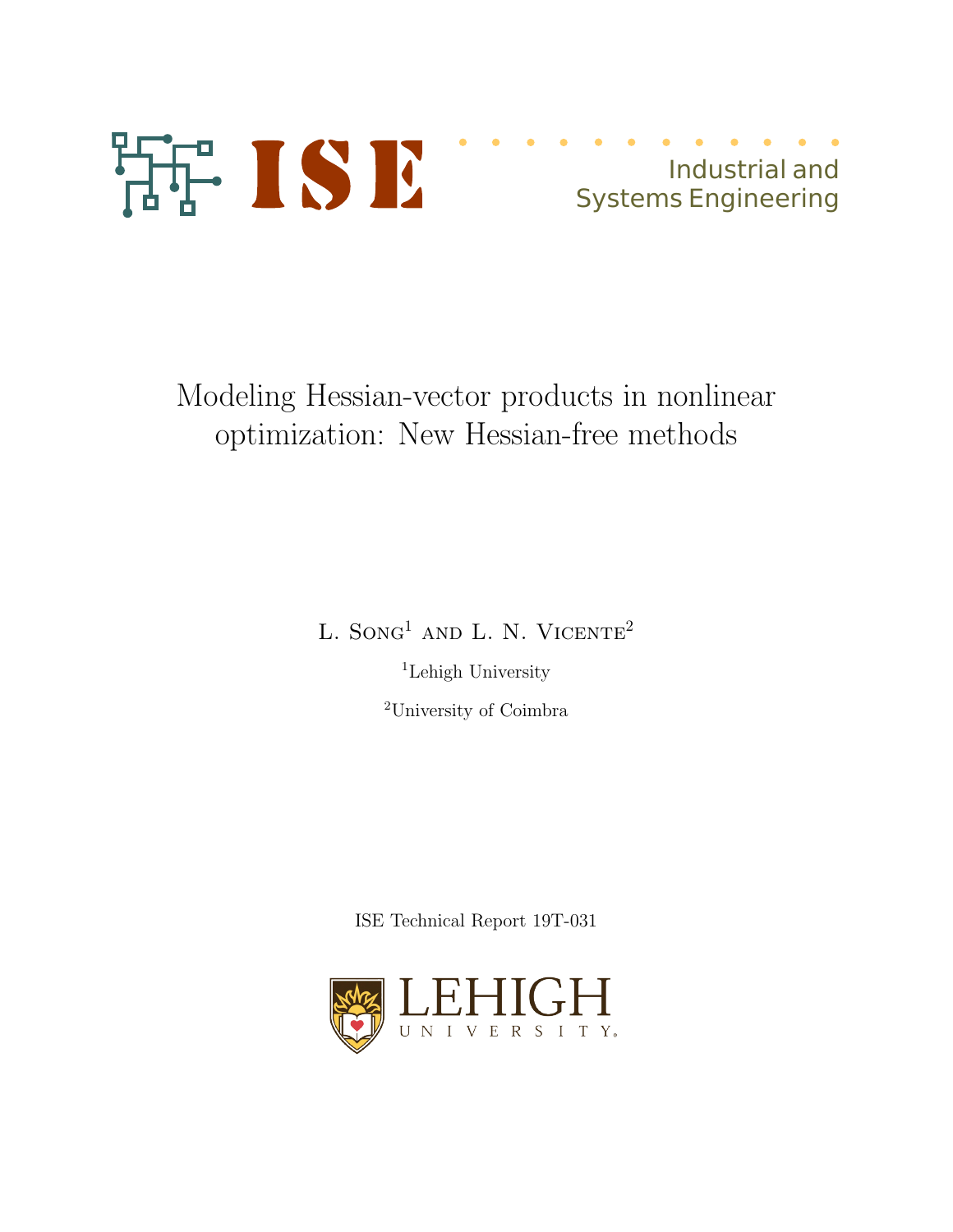## Modeling Hessian-vector products in nonlinear optimization: New Hessian-free methods

L. Song<sup>1</sup> L. N. Vicente<sup>2</sup>

December 22, 2019

#### Abstract

In this paper, we suggest two ways of calculating interpolation models for unconstrained smooth nonlinear optimization when Hessian-vector products are available. The main idea is to interpolate the objective function using a quadratic on a set of points around the current one and concurrently using the curvature information from products of the Hessian times appropriate vectors, possibly defined by the interpolating points. These enriched interpolating conditions form then an affine space of model Hessians or model Newton directions, from which a particular one can be computed once an equilibrium or least secant principle is defined.

A first approach consists of recovering the Hessian matrix satisfying the enriched interpolating conditions, from which then a Newton direction model can be computed. In a second approach we pose the recovery problem directly in the Newton direction. These techniques can lead to a significant reduction in the overall number of Hessian-vector products when compared to the inexact or truncated Newton method, although simple implementations may pay a cost in linear algebra or number of function evaluations.

Keywords: Nonlinear/Nonconvex Optimization, Hessian-Vector Products, Quadratic Interpolation, Newton Direction, Hessian Recovery.

## 1 Introduction

Let us consider the minimization of a twice continuously differentiable function  $f$ ,

$$
\min_{x \in \mathbb{R}^n} f(x),
$$

in a context where the following information is available: Given  $x \in \mathbb{R}^n$ , one can compute  $f(x)$ ,  $\nabla f(x)$ , and  $\nabla^2 f(x)v$  for any vector  $v \in \mathbb{R}^n$ .

<sup>1</sup>CMUC, Department of Mathematics, University of Coimbra, 3001-501 Coimbra, Portugal (lili.song@mat.uc.pt). Support for this author was partially provided by FCT/Portugal under grants PD/BI/128105/2016 and UID/MAT/00324/2019.

 $2D$ epartment of Industrial and Systems Engineering, Lehigh University, 200 West Packer Avenue, Bethlehem, PA 18015-1582, USA and Centre for Mathematics of the University of Coimbra (CMUC) (lnv@lehigh.edu). Support for this author was partially provided by FCT/Portugal under grants UID/MAT/00324/2019 and P2020 SAICTPAC/0011/2015.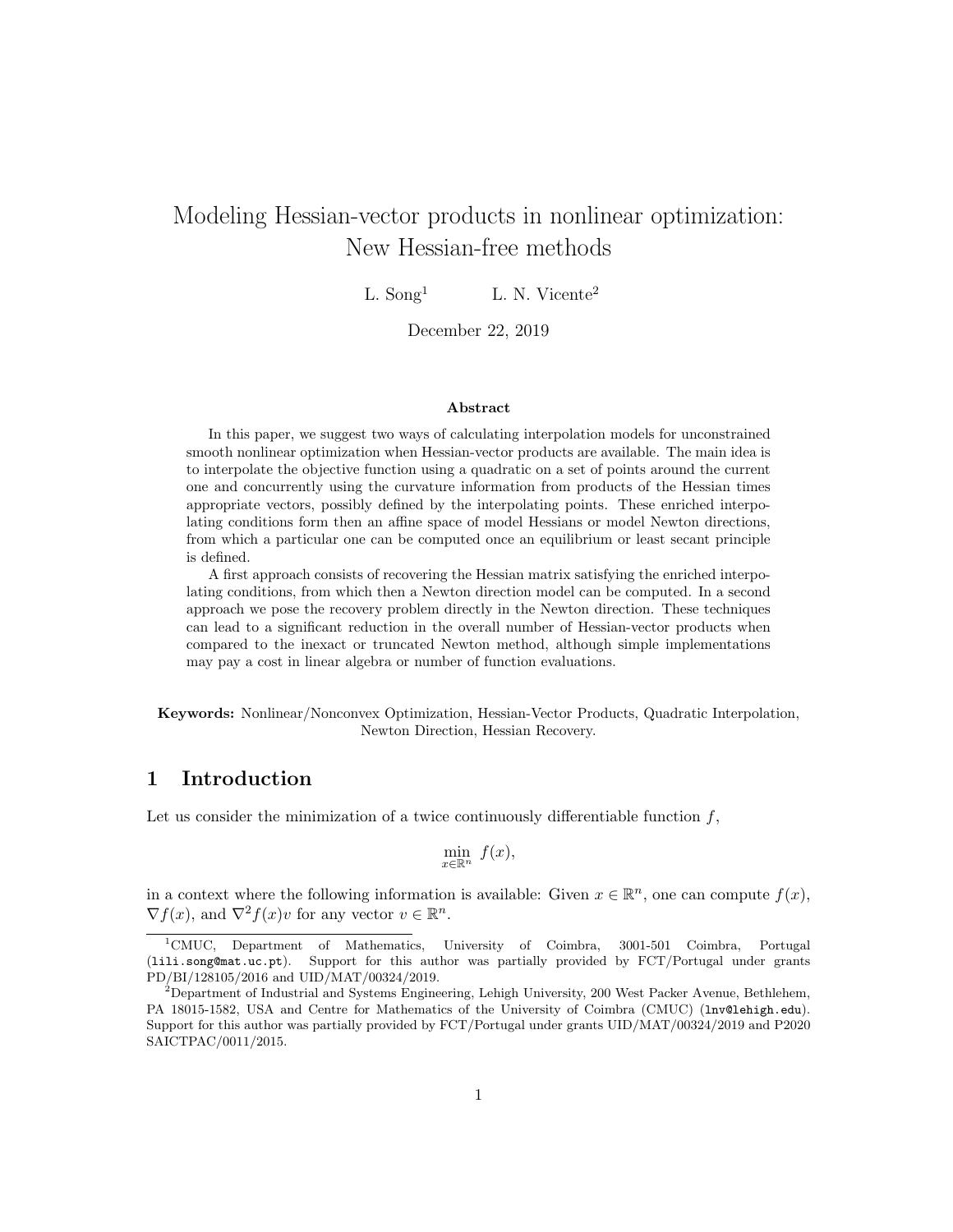#### 1.1 Literature review

Newton-based methods for unconstrained nonlinear optimization require the solution of a linear system at each iteration. The matrix of this system is the Hessian of f and its right-hand side is the negative of the gradient. There are instances where the Hessian is not available for factorization or where that is too expensive but where one can afford to do Hessian-vector products, in which cases the system should not be solved directly but by an iterative method. Then it is known that there is a residual error in the application of the iterative solver and that such a residual can be made smaller by asking more from the solver. This reasoning gave rise to the so-called inexact or truncated Newton methods which have formed an important numerical tool for many decades. It is well known since the contribution [6] what conditions one should impose on the norm of the residual of the linear system to obtain linear, superlinear, or quadratic local convergence in the iterates of the underlying method (see [15]). Global convergence of inexact Newton methods is also well studied [8, 13]. One knows well also how to deal with negative curvature while solving the linear system using Krylov-type methods (Conjugate Gradients or Lanczos), either using a trust-region technique [10, 18] or a line search [14].

When Hessian or Hessian-vector products are not available, estimating the Hessian can then play an important role, however the existing approaches are not entirely satisfactory. If the Hessian matrix is sparse and its sparsity pattern is known, the approach in [9] enforces multiple secant equations in a least squares sense, solving then a positive semi-definite system of equations in the nonzero Hessian components. Their approach does not show a significant improvement compared to the L-LBGS or Newton trust-region methods. In [17] the Hessian is estimated by finite differences in the gradient, but by dividing the Hessian columns first into groups. Using symmetry and the known sparsity of the Hessian, it is possible to find approximations to different Hessian columns at once. This method is cheap in computer arithmetic and provided better results when compared to [5]. A more recent approach [2] imposes the secant equations componentwise, leading to fewer equations when taking into account the available sparsity pattern. The numerical results show that the algorithm can find the Hessian approximation fast and accurately when the number of nonzero entries per row is relatively low.

### 1.2 The contribution of the paper

In this paper two techniques are proposed and analyzed for the Hessian-free scenario where only Hessian-vector products are available for use. Our goal is to use as few of these products as possible without losing the ability to converge to a solution or a stationary point of the original problem. Having this in mind we form a quadratic model around a point  $x$ , using function and gradient values at x and function values at the interpolating points  $y^{\ell}$ ,  $\ell = 1, \ldots, p$ . The matrix  $H$  of this model or some kind of Newton step has then to be recovered.

Our first approach enriches these interpolating conditions with the information coming from a single true Hessian-vector product  $\nabla^2 f(x)(y-x)$ , for a point y different from any of the  $y^{\ell}$ 's of those conditions. In fact, to avoid degeneracy in the enriched interpolating conditions (which are affine conditions on H), one has to choose y differently from those  $y^{\ell}$ 's and one cannot consider more than one of these products. The computation of the model Hessian is carried out by minimizing its norm or its distance to a previous model Hessian (say from a previous iteration of the optimization method) subject to the enriched interpolating conditions. Such a Hessian recovery can then lead to the computation of an approximate Newton step.

Our second approach allows us to consider more than one Hessian-vector product in the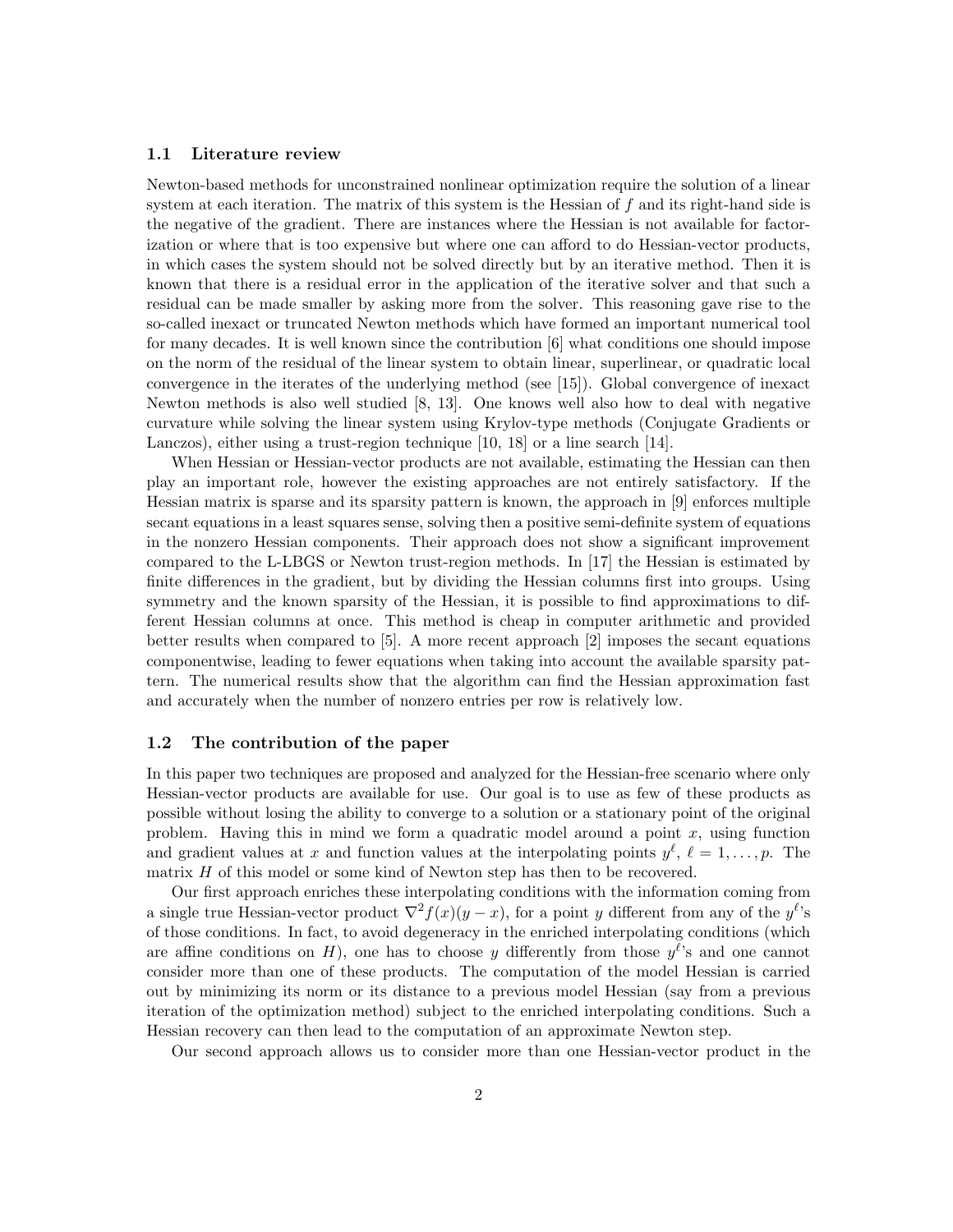model formulation. The interpolating conditions are now enriched by the second-order information coming from the Hessian-vector products  $\nabla^2 f(x)(y^\ell - x)$ ,  $\ell = 1, \ldots, p$ . Then, avoiding degeneracy and the inverse of the Hessian model, the recovery is done in the space of the Newton direction models, using a modified set of enriched interpolating conditions. Again, the computation of the Newton direction model is carried out by minimizing its norm or its distance to a previous Newton direction model subject to the modified enriched interpolating conditions.

In both cases we will provide some theoretical support for the recoveries by proving that the absolute error (in model Hessian or in model Newton direction) is decreasing in the case where f is quadratic and the enriched interpolating conditions are underdetermined. The recovery absolute error coming from the enriched interpolating conditions (in a determined situation) will be also analyzed for both cases. We report numerical results to confirm that both approaches are sound and can lead to a significant reduction in the number of Hessian-vector products. The dimension of the problems tested is rather small. The linear algebra is dense, and the number of functions evaluations used can be relatively high. It is left for future research the application to medium/large-scale problems. The second approach based on a Newton direction model can be easily parallelized (see Section 4).

The paper is organized as follows. In Section 2 we present our first approach, the one for the recovery of a model Hessian. In Section 3 we describe our second approach, the one for the recovery of a model Newton direction. In both cases we report illustrative numerical results for small problems. The paper is finished in Section 4 with some final remarks and prospects of future work. The notation  $\mathcal{O}(A)$  will be used to represent the product of a constant times A whenever the multiplicative is independent of A. All vector and matrix norms are Euclidian unless otherwise specified.

## 2 Hessian recovery from Hessian-vector products

Let x be a given point. Suppose also that we have calculated f and  $\nabla f$  at x as well as f at a number of points  $y^1, \ldots, y^p$ . We can then use quadratic interpolation to fit the data by determining a symmetric matrix  $H$  such that

$$
f(x) + \nabla f(x)^\top (y^\ell - x) + \frac{1}{2} (y^\ell - x)^\top H (y^\ell - x) = f(y^\ell), \quad \ell = 1, \dots, p. \tag{1}
$$

Furthermore, given a set of vectors  $v^1, \ldots, v^m$ , with m possibly much smaller than n, suppose that we have calculated  $w^j = \nabla^2 f(x)v^j$ ,  $j = 1, ..., q$ . Hence we could then ask our Hessian model H to satisfy  $Hv^j = w^j$ ,  $j = 1, \ldots, q$ . However it is important to notice two immediate facts, reported in Remark 2.1.

**Remark 2.1** First we cannot have  $q > 1$ . Any use of a pair  $v^1, v^2$  would make the conditions  $Hv^1 = w^1$  and  $Hv^2 = w^2$  degenerate in H, in the sense that the matrix multiplying the component variables of H would be rank deficient. This fact can be easily confirmed from multiplying each by the other vector, i.e., by looking at  $(v^2)^{\top}Hv^1 = (v^2)^{\top}w^1$  and  $(v^1)^{\top}Hv^2 = (v^1)^{\top}w^2$ . Secondly, even when taking  $q = 1$ , one cannot consider  $v^1 = y^{\ell} - x$ , for any  $\ell$ , for the exact same reason. In fact, multiplying  $H(y^{\ell} - x) = w^1$  on the left by  $(1/2)(y^{\ell} - x)^{\top}$  would lead us to the same term in  $H$  as of the corresponding interpolating one in  $(1)$ .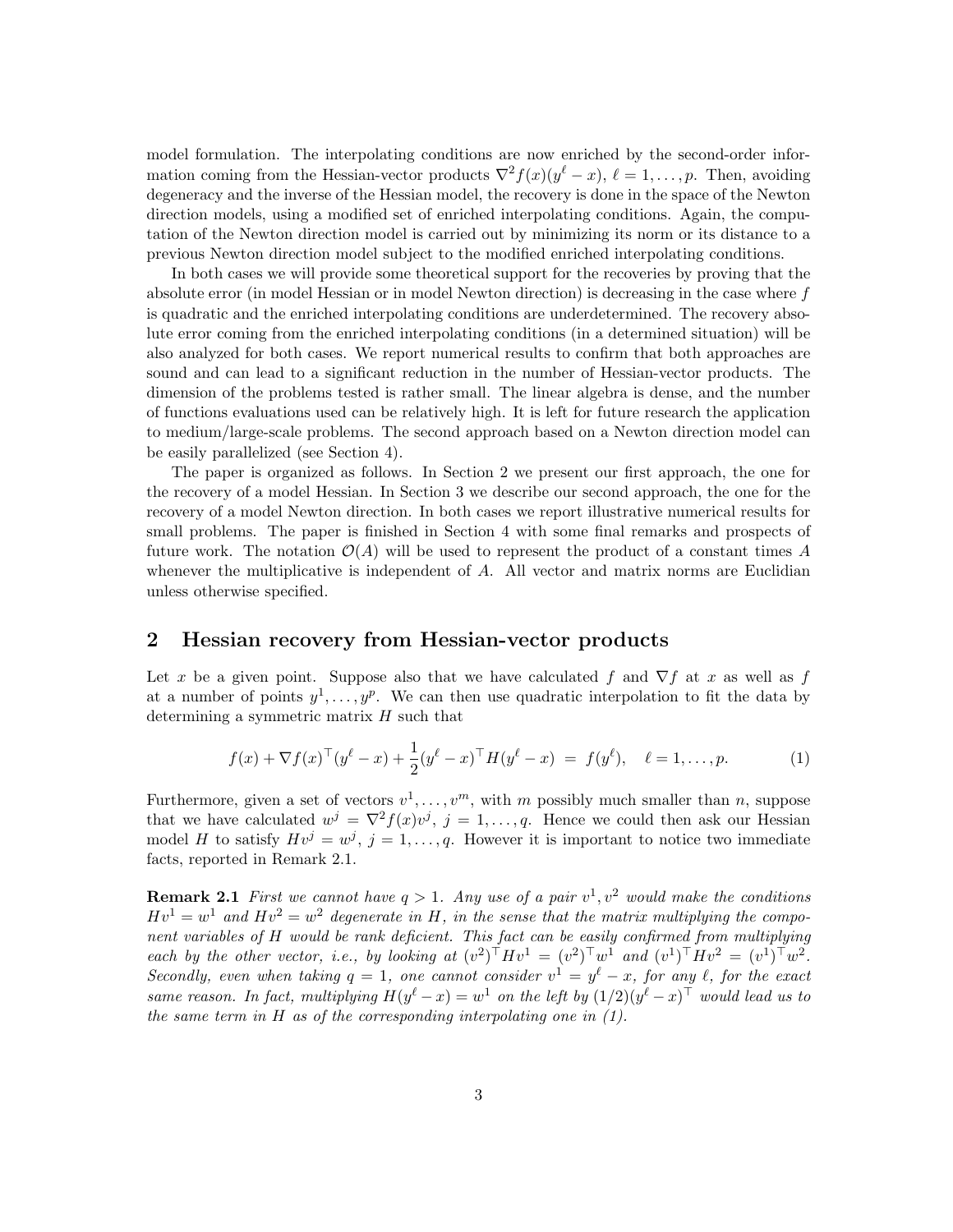#### 2.1 Hessian recovery

From Remark 2.1, we know that we can only consider one vector  $v$  for the Hessian multiplication  $w = \nabla^2 f(x) v$ , and that this vector cannot be any of the interpolation vectors  $y^{\ell} - x$ . Then, in the same vein as it was done in [4] for derivative-free optimization, a model Hessian H could then be calculated from the solution of the recovery problem

$$
\min_{H} \quad \text{norm}(H) \quad \text{s.t.} \quad (1) \quad \text{and} \quad Hv = w. \tag{2}
$$

The norm $(H)$  could be taken in a certain  $\ell_1$  sense, leading to a linear program (see [1]). It could also be set as the Frobenius norm, norm $(H) = ||H||_F$ , leading to a quadratic program. Alternatively, one can recover a model Hessian in a least secant fashion (as done in [16] for derivative-free optimization using the Frobenius norm)

$$
\min_{H} \quad \text{norm}(H - H^{prev}) \quad \text{s.t.} \quad (1) \quad \text{and} \quad Hv = w,\tag{3}
$$

where  $H^{prev}$  is a previously computed model Hessian (say, from a previous iteration of an optimization scheme).

### 2.2 Theoretical motivation

We will now see that when f is quadratic the error in the difference between the optimal solution  $H^*$  of (3) and the true Hessian decreases relatively to the previous estimate  $H^{prev}$ . To prove such a result it is convenient to use the Frobenius norm in (3) and consider:

$$
\min_{H} \quad \frac{1}{2} \|H - H^{prev}\|_F^2 \quad \text{s.t.} \quad (1) \text{ and } Hv = w,
$$
\n(4)

Let us first write the quadratic  $f$  centered at  $x$ 

$$
f(y) = a + b^{\top}(y - x) + \frac{1}{2}(y - x)^{\top}C(y - x),
$$
\n(5)

where  $a = f(x)$ ,  $b = \nabla f(x)$ , and C is a symmetric matrix.

**Theorem 2.1** Let f be given by  $(5)$  and assume that the system of linear equations defined by (1) and  $Hv = w$  is feasible and underdetermined in H. Let  $H^*$  be the optimal solution of problem (4). Then

$$
||H^* - C||_F^2 \le ||H^{prev} - C||_F^2.
$$

**Proof.** The proof follows the argument in [16]. From (1), we have  $(y^{\ell}-x)^\top (C-H^*)(y^{\ell}-x) =$  $0, \ell = 1, \ldots, p$ . We also have  $(C - H^*)v = 0$ . Hence,  $C - H^*$  is a feasible direction for the affine space in H defined by (1) and  $Hv = w$ . It then turns out that the function

$$
m(\theta) = \frac{1}{2} ||(H^* - H^{prev}) + \theta (C - H^*)||_F^2
$$

has a minimum at  $\theta = 0$ . From the trace definition of the Frobenius norm

$$
m'(\theta) = [(H^* - H^{prev}) + \theta(C - H^*)]^\top (C - H^*).
$$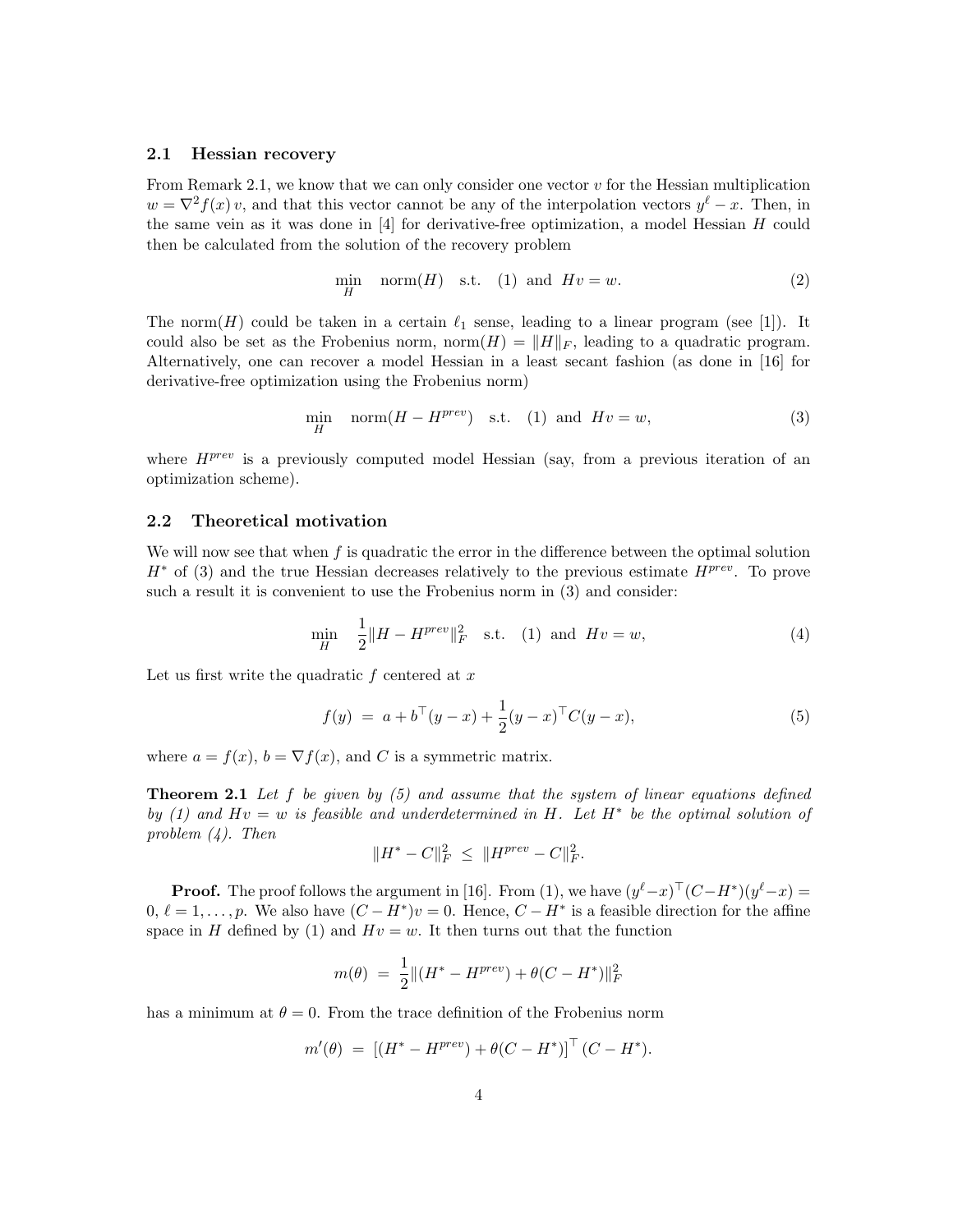Hence,

$$
(H^* - H^{prev})^\top (C - H^*) = 0,
$$

which then implies (given the symmetry of the matrices and considering only the diagonal entries of the above matrix product)

$$
\sum_{i=1}^{n} \sum_{j=1}^{n} (H_{ij}^{*} - H_{ij}^{prev})(C_{ij} - H_{ij}^{*}) = 0.
$$

The rest of the proof requires the following calculations:

$$
||H^{prev} - C||_F^2 - ||H^* - H^{prev}||_F^2 - ||H^* - C||_F^2
$$
  
\n
$$
= \sum_{i=1}^n \sum_{j=1}^n [(H_{ij}^{prev} - C_{ij})^2 - (H_{ij}^* - H_{ij}^{prev})^2 - (H_{ij}^* - C_{ij})^2]
$$
  
\n
$$
= \sum_{i=1}^n \sum_{j=1}^n [(H_{ij}^{prev} - C_{ij} + H_{ij}^* - H_{ij}^{prev})(H_{ij}^{prev} - C_{ij} - H_{ij}^* + H_{ij}^{prev}) - (H_{ij}^* - C_{ij})^2]
$$
  
\n
$$
= \sum_{i=1}^n \sum_{j=1}^n [(H_{ij}^* - C_{ij})(2H_{ij}^{prev} - C_{ij} - H_{ij}^* - H_{ij}^* + C_{ij})]
$$
  
\n
$$
= 2 \sum_{i=1}^n \sum_{j=1}^n [(H_{ij}^* - C_{ij})(H_{ij}^{prev} - H_{ij}^*)] = 0.
$$

Hence we have established that

$$
||H^* - C||_F^2 = ||H^{prev} - C||_F^2 - ||H^* - H^{prev}||_F^2
$$
  
\n
$$
\leq ||H^{prev} - C||_F^2.
$$

Let  $\alpha$  represent the coefficients of H in  $(1/2)w<sup>+</sup>Hw$  in terms of the monomial basis. The quadratic components of this basis are of the form  $(1/2)w_i^2$ ,  $i = 1, \ldots, n$  and  $w_iw_j$ ,  $1 \le i < j \le n$ . So, we have  $(1/2)h_{11}w_1^2 = \alpha_1[(1/2)w_1^2], \ldots, (1/2)h_{nn}w_n^2 = \alpha_n[(1/2)w_n^2], h_{12}w_1w_2 = \alpha_{n+1}[w_1w_2]$ and so on. The recovery problem  $(4)$  can then be formulated approximately<sup>1</sup> as

> $\min_{\alpha}$ 1  $\frac{1}{2} \|\alpha - \alpha^{prev}\|^2$  s.t.  $M\alpha = \delta,$  (6)

 $\Box$ 

where

$$
M = \begin{bmatrix} M^1 \\ M^2 \end{bmatrix}, \quad \delta = \begin{bmatrix} \delta^1 \\ \delta^2 \end{bmatrix},
$$

$$
M^1 \alpha = \begin{bmatrix} \frac{1}{2} (y^1 - x)^{\top} H (y^1 - x) \\ \vdots \\ \frac{1}{2} (y^p - x)^{\top} H (y^p - x) \end{bmatrix}, \quad M^2 \alpha = Hv,
$$

<sup>&</sup>lt;sup>1</sup>The norm used in (6) for  $\alpha$  is a minor variation of the Frobenius norm of H.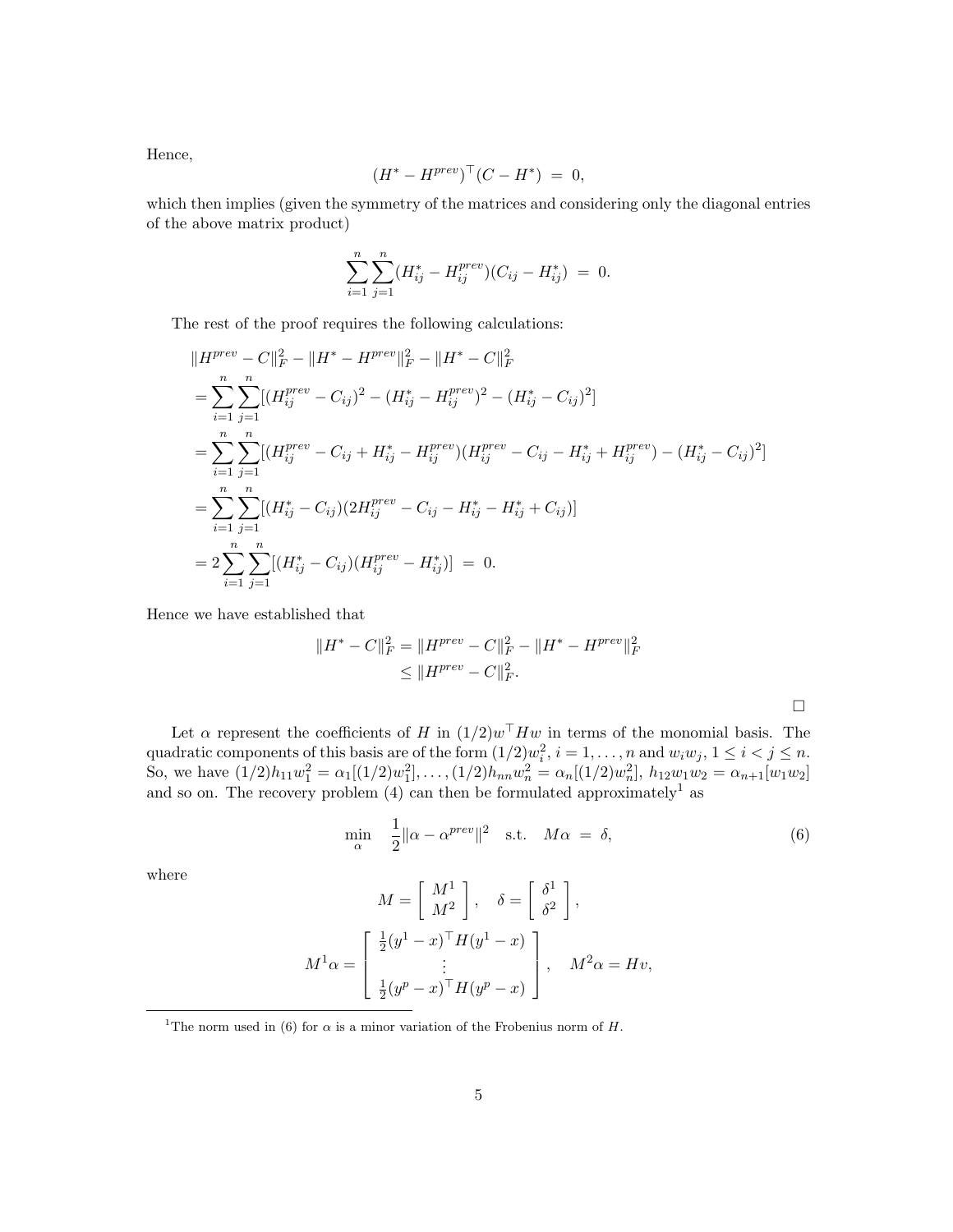$$
\delta^{1} = \begin{bmatrix} f(y^{1}) - f(x) - \nabla f(x)^{\top}(y^{1} - x) \\ \vdots \\ f(y^{p}) - f(x) - \nabla f(x)^{\top}(y^{p} - x) \end{bmatrix}, \quad \delta^{2} = w.
$$

Another piece of motivation for this approach comes from the fact that the enriched interpolating conditions defined by (1) and  $Hv = w$ , once determined (i.e. with as many equations as variables), may produce a model Hessian H that used together with  $\nabla f(x)$  can give rise to a fully quadratic model. Such a model has the same orders of accuracy as a Taylor-based model [3] (see also  $[4]$ ).

**Theorem 2.2** If p is chosen such that  $p + n = \frac{n^2+n}{2}$  and if M is nonsingular, then the model Hessian H resulting from  $M\alpha = \delta$  in (6) can give rise to a fully quadratic model, in other words, one has

$$
||H - \nabla^2 f(x)|| = \mathcal{O}(\Delta_y),
$$

where  $\Delta_y = \max_{1 \leq \ell \leq p} ||y^{\ell} - x||$  and the constant multiplying  $\Delta_y$  depends on the inverse of an appropriate scaled version of M.

**Proof.** First we follow the argument in [3] Theorem 4.2] and consider that x is at the origin, without any lost of generality. One can start by making a Taylor expansion of  $f$  around  $x$  along all the displacements  $y^{\ell} - x$ ,  $\ell = 1, \ldots, p$ , leading to

$$
M^{1}(\alpha - \alpha^{x}) = \mathcal{O}(\Delta_{y}^{3}), \qquad (7)
$$

where  $\alpha^x$  stores the components of  $\nabla^2 f(x)$  and each component of the right-hand side is bounded by  $(1/6)L_{\nabla^2 f}||y^{\ell}-x||^3$ , with  $L_{\nabla^2 f}$  the Lipschitz constant of  $\nabla^2 f$ . One also has

$$
M^2(\alpha - \alpha^x) = 0.
$$

Now we divide each row of (7) by  $\Delta_y^2$ . The proof is concluded by considering  $[M^1/\Delta_y^2; M^2]$  as the scaled version of  $M$  alluded in the statement of the result.

### 2.3 Numerical results for the determined case

As we have discussed in Theorem 2.2, if p is chosen such that  $p+n = \frac{n^2+n}{2}$  and if the matrix M is nonsingular and well conditioned, the model Hessian H resulting from  $M\alpha = \delta$  in (6) becomes fully quadratic. The error between the Hessian model H and  $\nabla^2 f(x)$  is then of the  $\mathcal{O}(\Delta_y)$ , where  $\Delta_y = \max_{1 \leq \ell \leq p} ||y^{\ell} - x||.$ 

In this section we will report some illustrative numerical results to confirm that an approach built on such an Hessian model can lead to an economy of Hessian-vector products. Our term of comparison will be the inexact Newton method (as described in [15, Section 7.1]), where the system  $\nabla^2 f(x)d^{IN} = -\nabla f(x)$  is solved by applying a truncated linear conjugate (CG) method (stopping once a direction of negative curvature is found or a relative error criterion is met). In our case, after computing H from solving  $M\alpha = \delta$  in (6), to compute our search direction  $d^{MH}$ . we apply the exact same truncated CG method to  $H\ddot{d}^{\dot{M}H} = -\nabla f(x)$  as in the inexact Newton method. The computed directions  $d^{IN}$  or  $d^{MH}$  are necessarily descent in the sense of making an acute angle with  $-\nabla f(x)$ .

For both the inexact Newton method and our model Hessian approach, a new iterate is of the form  $x + \alpha d$ , where d is given by  $d^{IN}$  or  $d^{MH}$  respectively. The same cubic interpolation line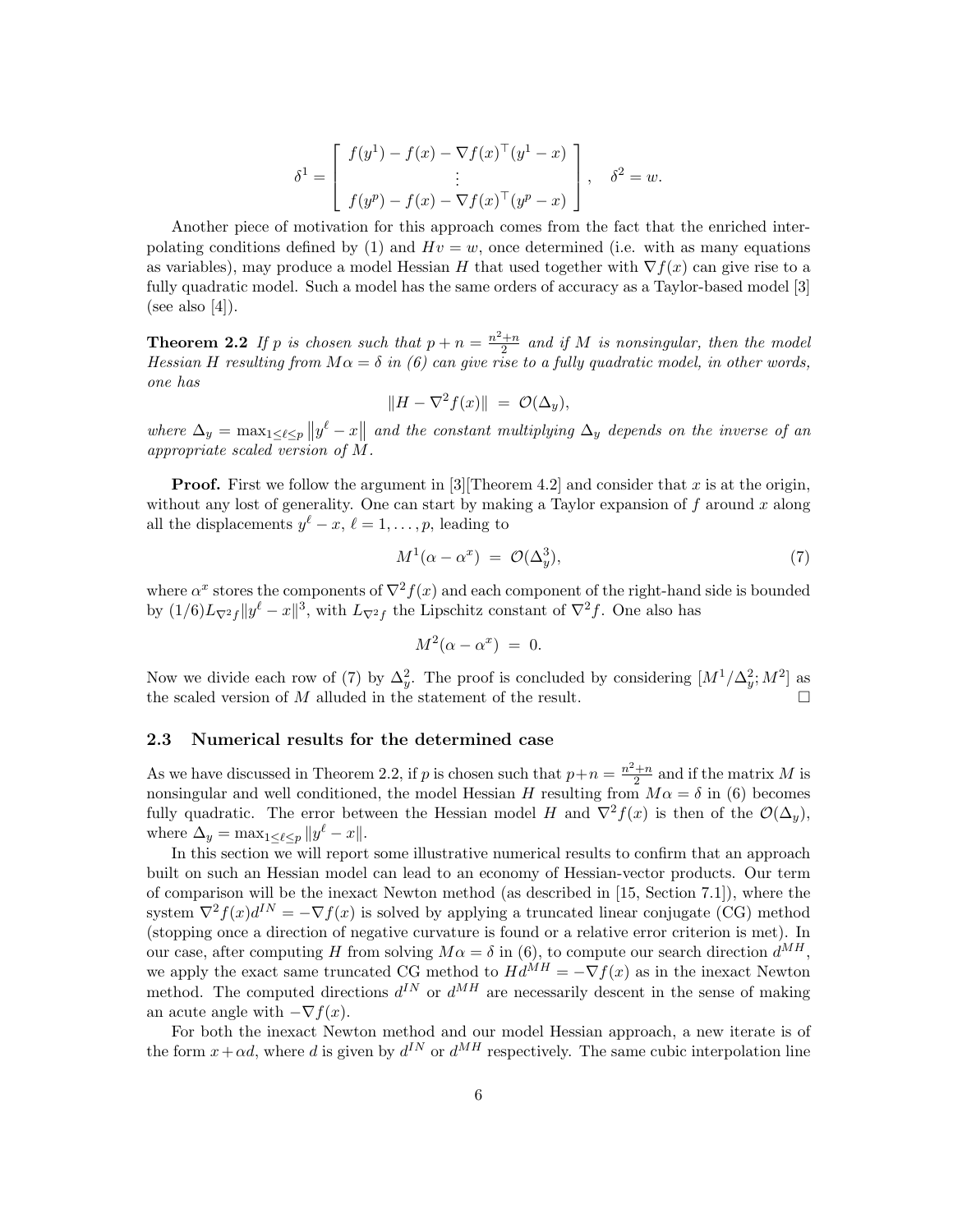search [19, Section 2.4.2] is used to compute the stepsizes  $\alpha^{IN}$  and  $\alpha^{MH}$ . In this line search, the objective function is approximated by a cubic polynomial with function values at three points and a derivative value at one point. The line search starts with a unit stepsize and terminates either successfully with a value  $\alpha$  satisfying a sufficient decrease condition for the function (of the form  $f(x + \alpha d) \leq f(x) + c_1 \alpha \nabla f(x)^\top d$ , with  $c_1 = 10^{-4}$  or unsuccessfully with a stepsize smaller than  $10^{-10}$ .

To form the model described in (2) one needs p interpolation points  $y^1, \dots, y^p$  and one vector  $v$  for Hessian multiplication. We have used the following scheme: Before the initial iteration we have randomly generated a set of p points,  $\{y^1, \dots, y^p\}$ , and a vector v, in the unit ball  $B(0, 1)$  centered at the origin. Then, at each iteration  $x_k$ , the interpolation points used were of the form  $x_k + r_k y_k^{\ell}$ ,  $\ell = 1, \ldots, p$ , and the vector  $v_k$  of the form  $r_k v$ , where  $r_k =$  $\min\{10^{-2}, \max\{10^{-4}, ||x_k - x_{k-1}||\}\}, k = 1, 2, \ldots$ 

For the purpose of this numerical illustration, we selected 48 unconstrained (smooth and nonlinear) very small problems from the CUTEst collection (see Appendix B), also used in the papers [2, 12]. Both methods were stopped when an iterate  $x_k$  was found such that  $\|\nabla f(x_k)\|$  < 10−<sup>5</sup> . We built performance profiles (see Appendix A) using as performance metric the numbers of Hessian-vector products and iterations (Figure 1) and the number of function evaluations (Figure 2). One can see that our approach can effectively lead to a significant reduction on the number of Hessian-vector products. We estimate that this reduction is approximately 50% as both approaches take on average 2 CG inner iterations to compute a direction, and the number of main iterations is comparable. Of course, one has to pay a significant cost in number of function evaluations which is of the order of  $n^2$  per main iteration.



Figure 1: Testing the Hessian recovery within a line-search algorithm. Performance profiles for the numbers of Hessian-vector products and iterations, for the set of very small problems of Appendix B. The value of p was set to  $\frac{n^2+n}{2} - n$ .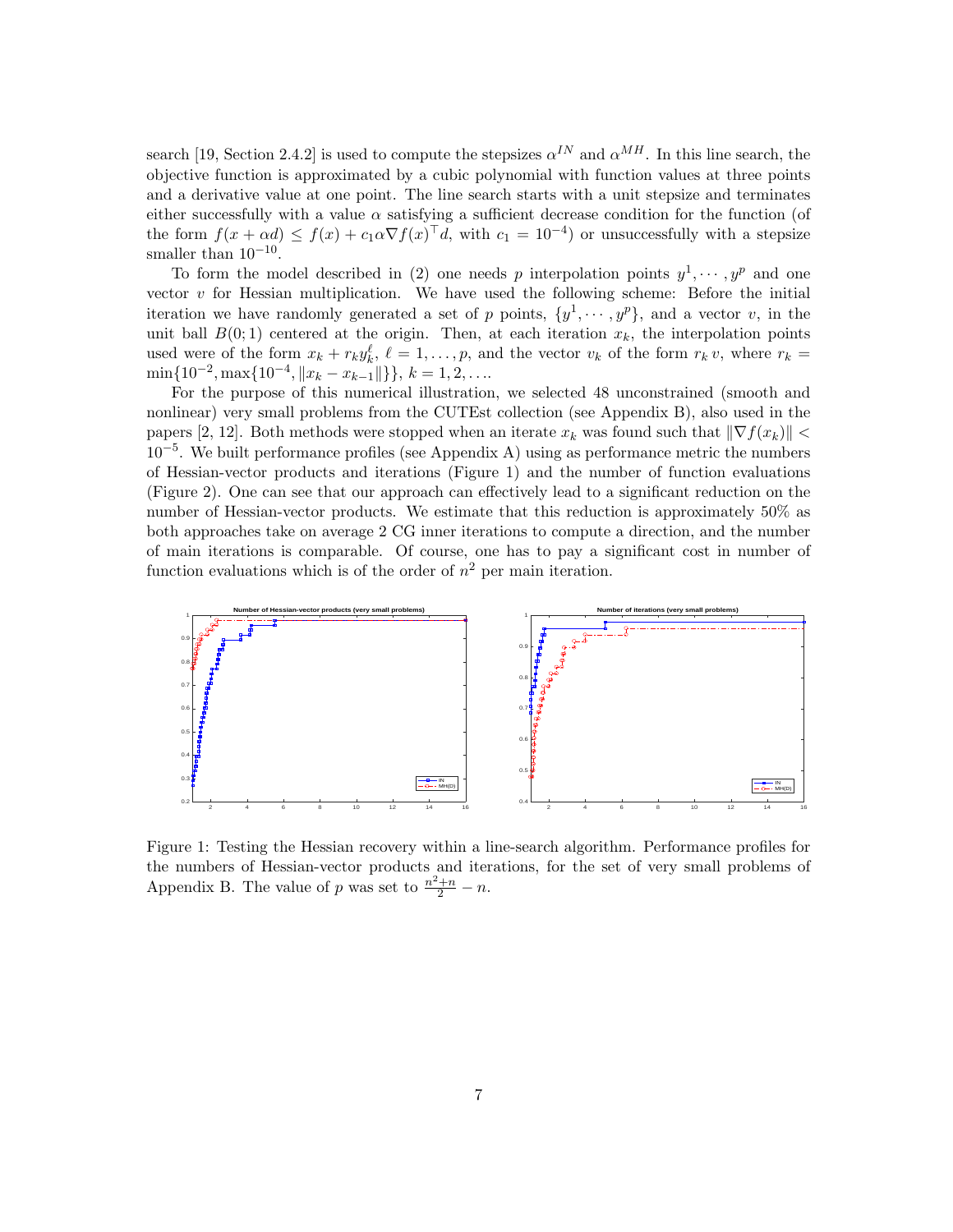

Figure 2: Testing the Hessian recovery within a line-search algorithm. Performance profiles for number of function evaluations, for the set of very small problems of Appendix B. The value of p was set to  $\frac{n^2+n}{2}-n$ .

## 2.4 Numerical results for the determined case when the Hessian sparsity is known

In many optimization problems, the Hessian matrix of the objective function is sparse and the corresponding sparsity pattern is known. Let  $\Omega(\nabla^2 f) = \{(i, j) : i \leq j, \nabla^2 f_{ij}(x) = 0 \text{ for all } x\}$ be the sparsity pattern of  $\nabla^2 f$ . When  $|\Omega(\nabla^2 f)| \ll n(n+1)/2$ , it is then beneficial and often necessary to use specialized algorithms and data structures that take advantage of the known sparsity pattern. One can tailor our model Hessian approach to problems with sparse Hessian matrices when the sparsity patterns are known. We require the Hessian model to share the same sparsity pattern of the true Hessian, recovering only the nonzero elements. In fact, instead of solving problem (6) with respect to the whole Hessian matrix, we solve problem

$$
\min_{\alpha_{\Omega}} \quad \frac{1}{2} \|\alpha_{\Omega} - \alpha_{\Omega}^{prev}\|^2 \quad \text{s.t.} \quad M_{\Omega}\alpha_{\Omega} = \delta,
$$
\n(8)

where the elements in the rows of  $M_{\Omega}$  and in the vector  $\alpha_{\Omega}$  correspond now only to nonzero entries.

We have tested our sparse Hessian recovery approach using the same algorithmic environment of Subsection 2.3, the only difference being in the usage of the model equation  $M_{\Omega} \alpha_{\Omega} = \delta$  in (8) and a smaller value of  $p$  (now given by the difference between the number of nonzeros of the Hessian and n, so that the matrix  $M_{\Omega}$  is squared). The sparse problems used are listed in Appendix C. The experiments are reported in Figures 3 and 4 in the form of performance profiles. The conclusions are similar to those in Subsection 2.3.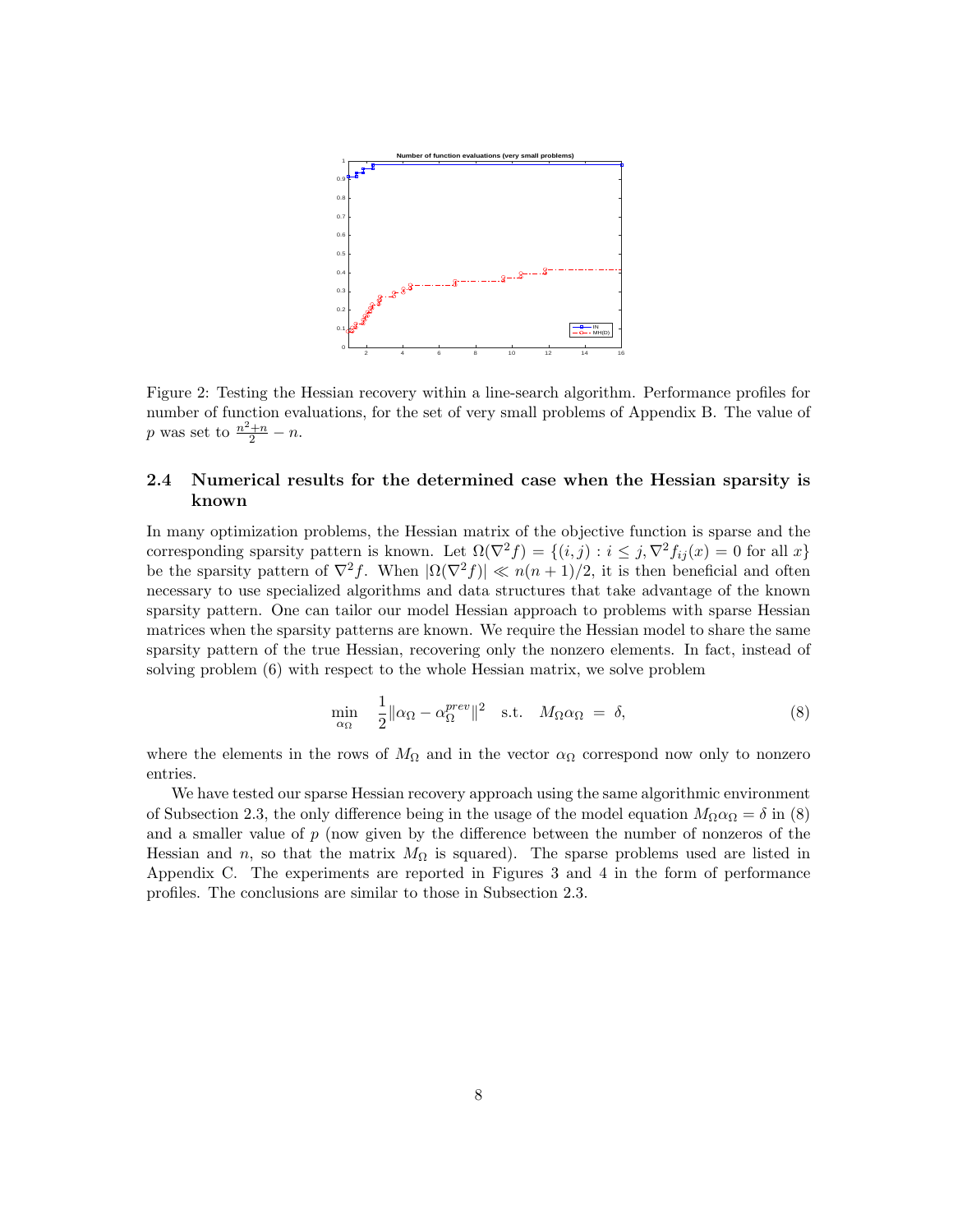

Figure 3: Testing the Hessian recovery within a line-search algorithm. Performance profiles for the numbers of Hessian-vector products and iterations, for the set of small sparse problems of Appendix C. The value of  $p$  was set to number of nonzeros minus  $n$ .



Figure 4: Testing the Hessian recovery within a line-search algorithm. Performance profiles for number of function evaluations, for the set of small sparse problems of Appendix C. The value of  $p$  was set to number of nonzeros minus  $n$ .

#### 2.5 Recovery cost in the general case

The necessary and sufficient optimality conditions for the convex QP (6) can be stated as

$$
\alpha - \alpha^{prev} - M^{\top} \lambda = 0
$$
  

$$
M\alpha = \delta,
$$
 (9)

where  $\lambda$  denotes the Lagrange multipliers. Such multipliers can then be recovered by solving

$$
MM^{\top}\lambda = \delta - M\alpha^{prev}.\tag{10}
$$

The system (10) can either be solved directly or iteratively. If solved directly the cost is of the order of  $(p+n)^2n^2$  to form  $MM^{\top}$  and of  $(p+n)^3$  to factorize it, and the overall storage of the order of  $(p+n)^2$ . If the Conjugate Gradient (CG) method is applied, the overall cost is of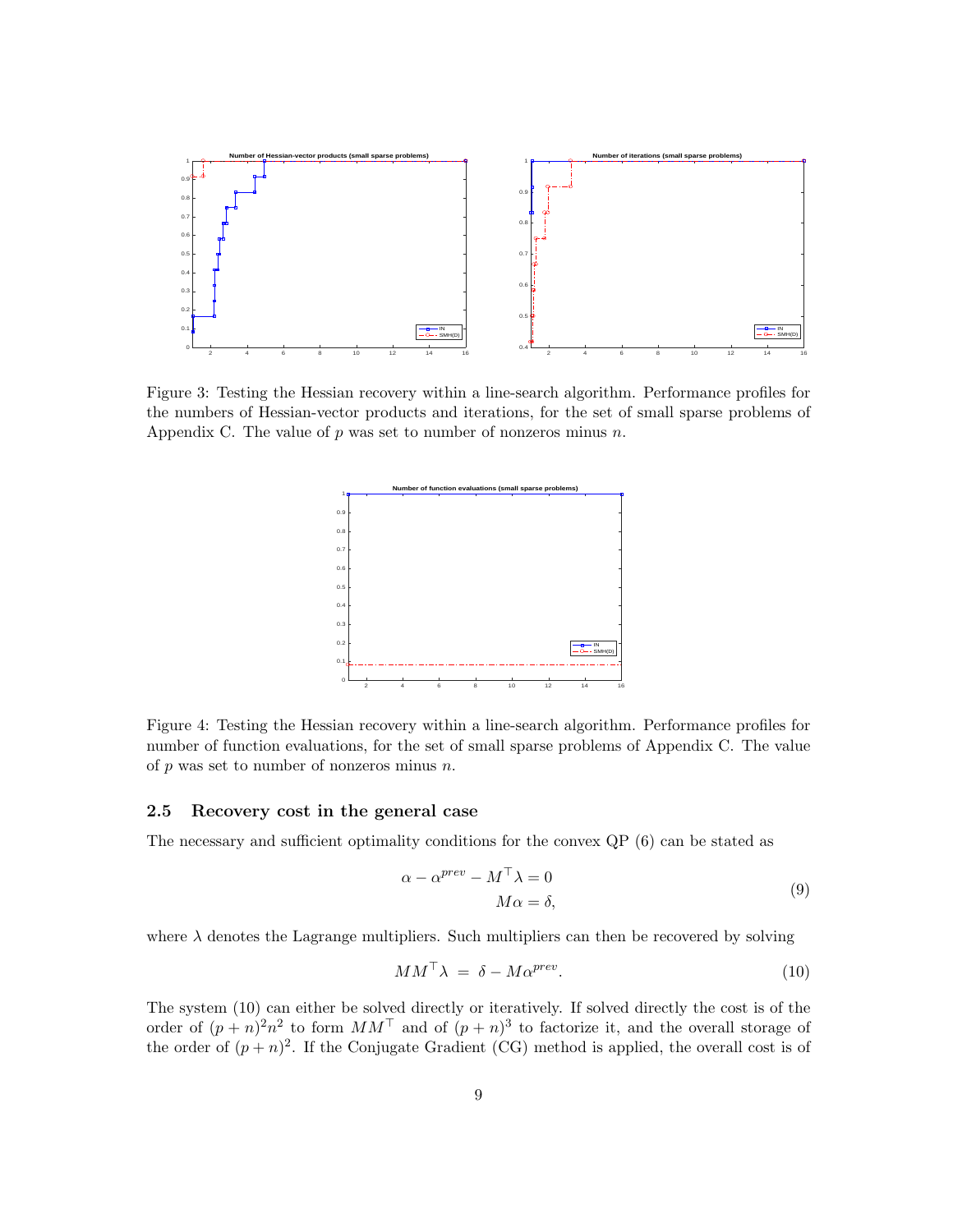the order of  $c_g(p+n)n^2$ , where  $c_g$  is the number of CG iterations. In fact, each matrix vector multiplication with either  $M^{\top}$  or M costs  $\mathcal{O}((p+n)n^2)$ . Solving the KKT system (9) using an indefinite factorization is even less viable given that the storage space would be of the order of  $(n^2 + p)^2$ .

## 3 Newton direction recovery from Hessian-vector products

In this section, we introduce a new approach to recover the Newton direction from Hessian-vector products that does not require an explicit recovery of the Hessian matrix.

### 3.1 Newton direction recovery

Let us first consider a quadratic Taylor expansion of the form

$$
f(x) + \nabla f(x)^\top (y^\ell - x) + \frac{1}{2} (y^\ell - x)^\top \nabla^2 f(x) (y^\ell - x) \simeq f(y^\ell), \quad \ell = 1, \dots, p,
$$
 (11)

made using a sample set  $\{y^1, \ldots, y^p\}$ . We will synchronize expansion (11) with Hessian-vector products along  $y^{\ell} - x$ ,  $\ell = 1, ..., p$ . In fact, we require the calculation of

$$
z^{\ell} = \nabla^2 f(x) (y^{\ell} - x), \quad \ell = 1, \dots, p. \tag{12}
$$

Since our interest relies specifically on the calculation of the Newton direction, assuming that the model Hessian  $\nabla^2 f(x)$  is nonsingular, we obtain from (11) and (12)

$$
f(x) + (\nabla^2 f(x)^{-1} \nabla f(x))^{\top} \nabla^2 f(x) (y^{\ell} - x) + \frac{1}{2} (y^{\ell} - x)^{\top} z^{\ell} \simeq f(y^{\ell}), \quad \ell = 1, \ldots, p.
$$

Then, introducing the model vector  $d \simeq -\nabla^2 f(x)^{-1} \nabla f(x)$ , one arrives at a new set of enriched interpolating conditions

$$
(z^{\ell})^{\top} d = -f(y^{\ell}) + f(x) + \frac{1}{2}(y^{\ell} - x)^{\top} z^{\ell}, \quad \ell = 1, ..., p.
$$
 (13)

Equations (13) lead then to a new recovery problem

$$
\min_{d} \quad \text{norm}(d - d^{prev}) \quad \text{s.t.} \quad (13). \tag{14}
$$

When  $d^{prev}$  is the previously recovered Newton direction, we are following the spirit of a quasi-Newton least secant approach. One could also consider the case  $d^{prev} = 0$  as it was done in some derivative-free approaches for Hessian recovery. Let us now give two arguments to motivate this approach.

#### 3.2 Theoretical motivation

First, as in the previous section, we can provide motivation for this approach when  $f$  is assumed quadratic  $(5)$ , this time with a nonsingular Hessian C. Here we need to consider the square of the  $\ell_2$ -norm in (14)

$$
\min_{d} \quad \frac{1}{2} \|d - d^{prev}\|^2 \quad \text{s.t.} \quad (13). \tag{15}
$$

We will show that in the quadratic case the error in the approximation of the Newton direction is monotonically non increasing.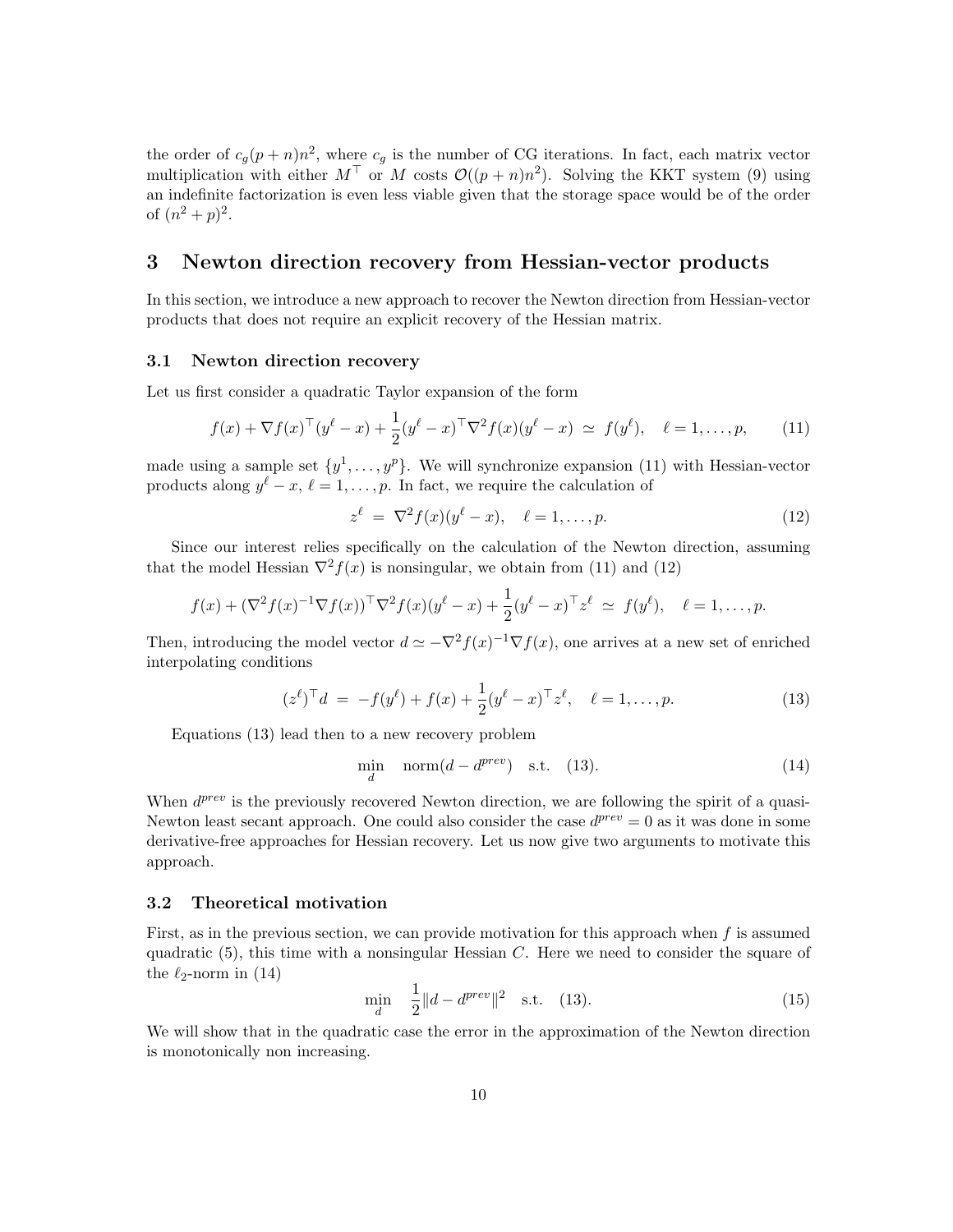**Theorem 3.1** Let f be given by  $(5)$  with C nonsingular and assume that the system of linear equations (13) is feasible and underdetermined in d. Let  $d^*$  be the optimal solution of problem  $(15)$ . Then

$$
||d^* - (-C^{-1}b)||^2 \le ||d^{prev} - (-C^{-1}b)||^2. \tag{16}
$$

**Proof.** From the expression  $(5)$  for f, one has

$$
f(y^{\ell}) = a + (C^{-1}b)^{\top}C(y^{\ell} - x) + \frac{1}{2}(y^{\ell} - x)^{\top}C(y^{\ell} - x), \quad \ell = 1, ..., p.
$$

and hence, using  $z^{\ell} = C(y^{\ell} - x)$ ,  $\ell = 1, \ldots, p$ , and (13), one arrives at  $(z^{\ell})^{\top} (d^* - (-C^{-1}b)) = 0$ . The conclusion is that  $d^* - (-C^{-1}b)$  is a feasible direction for the affine space in d defined by (13).

The rest of the proof follows the same lines as in the proof of Theorem 2.1. The function

$$
m(\theta) \ = \ \frac{1}{2} \|(d^* - d^{prev}) + \theta(-C^{-1}b - d^*)\|^2
$$

has a minimum at  $\theta = 0$ , from which we conclude that  $(d^* - d^{prev})^{\top}(-C^{-1}b - d^*) = 0$ . From here we obtain

$$
||d^* - (-C^{-1}b)||^2 = ||d^{prev} - (-C^{-1}b)||^2 - ||d^* - d^{prev}||^2
$$
  
\n
$$
\leq ||d^{prev} - (-C^{-1}b)||^2.
$$

The second argument establishes the accuracy of the recovery under the assumption that  $p \geq$  $n$  (see the end of this subsection for a discussion about this assumption and how to circumvent it practice). We will establish a bound on the norm of the absolute error of the recovered Newton direction  $d^N$  based on  $\Delta_y = \max_{1 \leq \ell \leq p} ||y_{\ell}^{\ell} - x||$ ,  $\Delta_z = \max_{1 \leq \ell \leq p} ||z^{\ell}||$ , and the conditioning of the matrix  $M_L^z$ , whose rows are  $(1/\Delta_z)(z^{\ell})^{\top}$ ,  $\ell = 1, \ldots, p$ .

**Theorem 3.2** Suppose that  $p \ge n$ , the matrix  $M_L^z$  is full column rank, and  $\nabla^2 f(x)$  is invertible. Then, if  $d^N$  satisfies (13), in a least squares sense when  $p > n$ , one has

$$
\left\|-\nabla^2 f(x)^{-1}\nabla f(x)-d^N\right\| \ \leq \ \Lambda_z \mathcal{O}\left(\frac{\Delta_y^3}{\Delta_z}\right),
$$

where  $\Lambda_z$  is a bound on the norm of the left inverse of  $M_L^z$  and the multiplicative constant in  $\mathcal O$ depends on the Lipschitz constant of  $\nabla^2 f$ .

**Proof.** Expanding f at  $y^{\ell}$  around x in (13) yields

$$
(-\nabla^2 f(x)^{-1} \nabla f(x) - d^N)^{\top} z^{\ell} = \mathcal{O}(\Delta_y^3), \quad \ell = 1, \dots, p,
$$

where the constant in  $\mathcal{O}(\Delta_y^3)$  depends on the Lipschitz constant of  $\nabla^2 f$ . The result follows by dividing both terms by  $\Delta_z$  and multiplying by the left inverse of  $M_L^z$ .

One can derive an estimate solely dependent on  $\Delta_y$  and on the conditioning of the matrix  $M_L^y$  $L^y$  formed by the rows  $(1/\Delta_y)(y^{\ell}-x)^{\top}$ ,  $\ell=1,\ldots,p$ . In fact, from

$$
\Delta_y M_L^y \nabla^2 f(x) = \Delta_z M_L^z
$$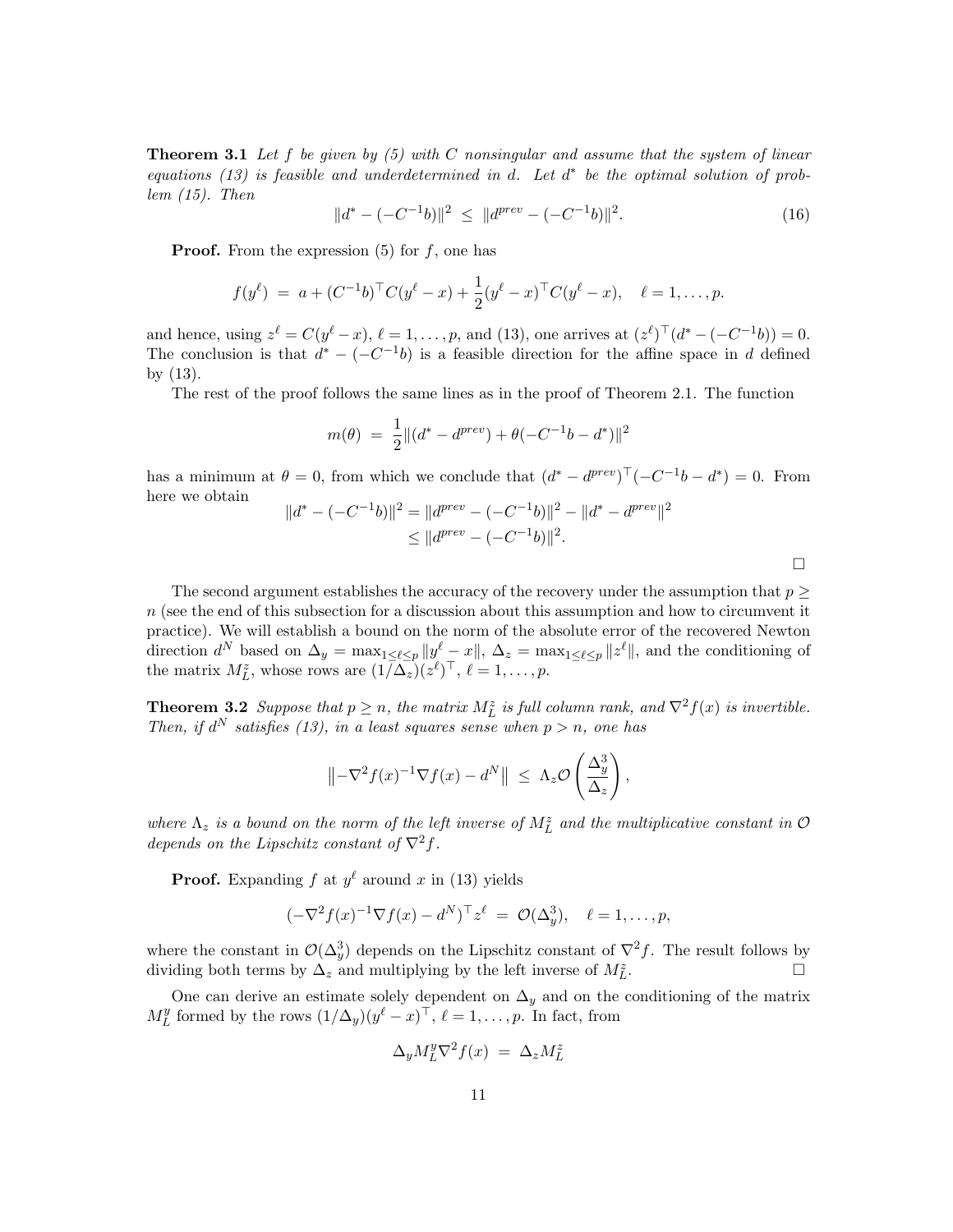one has

$$
\left\| \left( M_L^z \right)^{\dagger} \right\| \ = \ \frac{\Delta_z}{\Delta_y} \| R_y \|,
$$

with

$$
R_y = \left(\nabla^2 f(x) (M_L^y)^\top (M_L^y) \nabla^2 f(x)\right)^{-1} \nabla^2 f(x) (M_L^y)^\top. \tag{17}
$$

**Corollary 3.1** Suppose that  $p \ge n$ , the matrix  $M_L^z$  is full column rank, and  $\nabla^2 f(x)$  is invertible. Then, if  $d^N$  satisfies (13), one has

$$
\left\|-\nabla^2 f(x)^{-1}\nabla f(x)-d^N\right\| \leq \|R_y\|\mathcal{O}(\Delta_y^2),
$$

where the multiplicative constant in O depends on the Lipschitz constant of  $\nabla^2 f$ .

Hence by controlling the geometry of the points  $y^{\ell}$ ,  $\ell = 1, \ldots, p$ , around x one can provide an accurate bound when the Hessian of f is invertible and  $p \geq n$ . In general, we can attempt to control the conditioning of  $M_L^z$ , replacing some of the points  $y^{\ell}$  if necessary. Such a conditioning must eventually become adequate if the vectors  $y^{\ell} - x$  are sufficiently linearly independent and lie in eigenspaces of  $\nabla^2 f(x)$  corresponding to eigenvalues not too close to zero.

Using  $p = n$  Hessian-vector products at each iteration is certainly not a desirable strategy as that would be equivalent to access the entire Hessian matrix. It is however possible to use  $p \ll n$  and still obtain an accurate Newton direction model. The possibility we have in mind is to build upon a previously computed Newton direction model calculated using  $p = n$ . Let  $x_{prev}$  be such an iterate,  $y_{prev}^1, \ldots, y_{prev}^n$  be the corresponding sample points, and  $z_{prev}^1, \ldots, z_{prev}^n$ be the corresponding Hessian-vector products. Suppose we are now at a new iterate  $x$  and we would like to reuse  $f(y_{prev}^1), \ldots, f(y_{prev}^n)$  and  $z_{prev}^1 = \nabla^2 f(x_{prev}) (y_{prev}^1 - x_{prev}), \ldots, z_{prev}^n =$  $\nabla^2 f(x_{prev})(y_{prev}^n - x_{prev})$ . In such a case what we will have in (13) is

$$
z_{prev}^{\ell} = \nabla^2 f(x_{prev}) (y_{prev}^{\ell} - x_{prev}) \simeq \nabla f(y_{prev}^{\ell}) - \nabla f(x_{prev}), \quad \ell = 1, ..., p,
$$

but what we wish we would have is

$$
z^{\ell} = \nabla^2 f(x) (y_{prev}^{\ell} - x) \simeq \nabla f(y_{prev}^{\ell}) - \nabla f(x), \quad \ell = 1, ..., p,
$$

So, one can obtain an approximation to  $z^{\ell}$  from

$$
z_{prev}^{\ell} + \nabla f(x_{prev}) - \nabla f(x), \quad \ell = 1, \dots, p. \tag{18}
$$

The error in such an approximation is of the  $\mathcal{O}(\max\{\|y_{prev}^{\ell} - x_{prev}\|^2, \|y_{prev}^{\ell} - x\|^2\})$ , which would then has to be divided by  $\Delta_z$  in the context of Theorem 3.2. Of course, if we then keep applying this strategy the error will accumulate over the iterations, but there are certainly remedies such as bringing a few new, fresh z's at each iteration and applying restarts with  $p = n$  whenever the conditioning of  $M_L^z$  becomes large.

#### 3.3 Numerical results for the determined case using a correction

To use as few Hessian-vector products as possible, we start by using  $p = n$  products at iteration zero, to then replace only one interpolation point at each iteration. We choose to replace the point farthest away from the current iterate x. (A perhaps more sound approach would have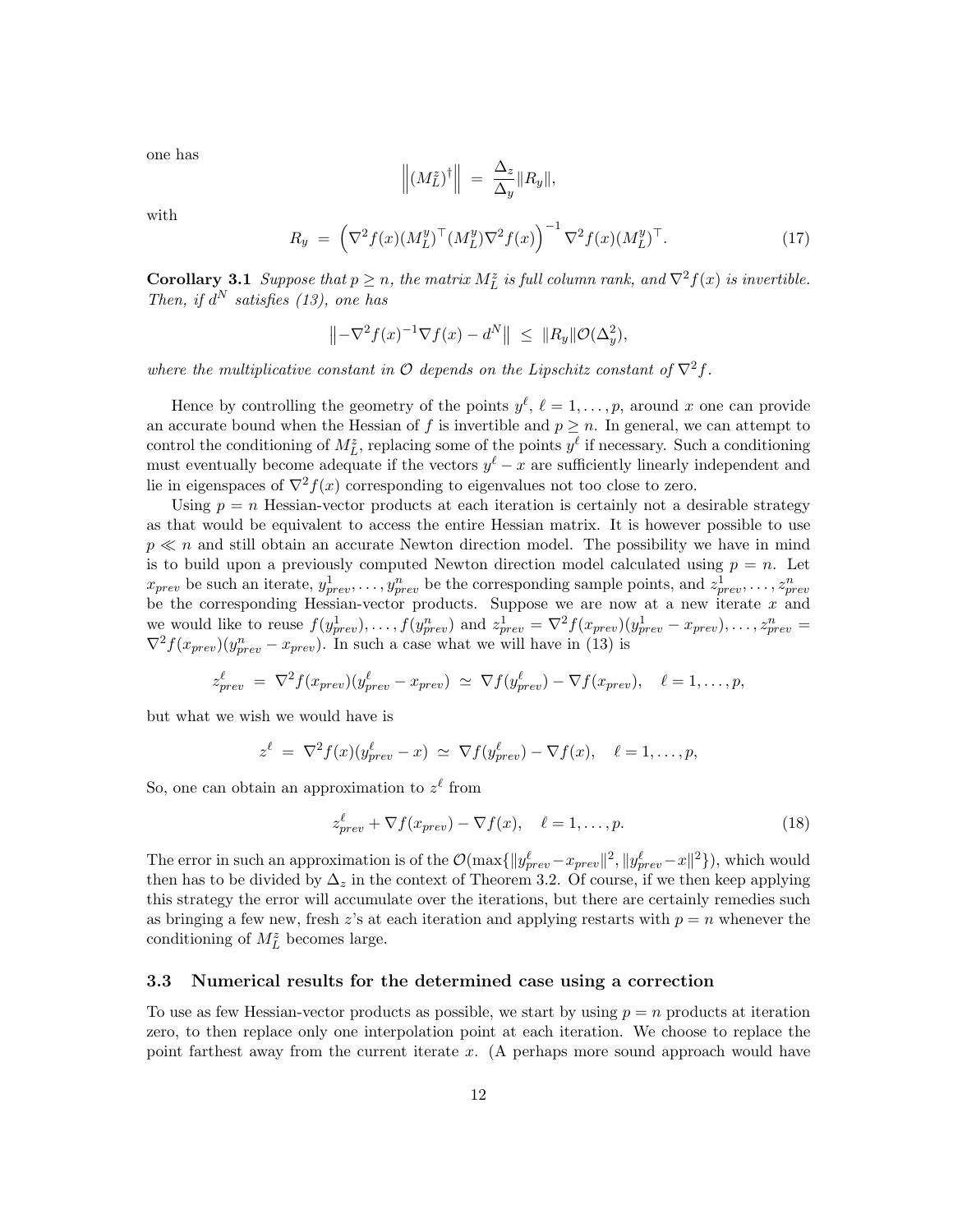been to choose the  $z^{\ell}$  that has contributed the most to the conditioning of  $M_{\tilde{L}}^z$ .) A new point is then added, generated in the ball  $\mathcal{B}(x,r)$ , where  $r = \min\{10^{-2}, \max\{10^{-4}, ||x - x_{prev}||\}\}.$ Therefore, only one more Hessian-vector product and one more function evaluation is required at each iteration. We then replace all other  $z_{prev}^{\ell}$ 's by (18). We monitor the condition number of  $M_L^z$ , and apply a restart (with  $p = n$  as in iteration 0) whenever cond $(M_L^z) \ge 10^8$ .

A Newton direction model  $d^N$  is then calculated by solving (13) directly. To guarantee that we have a descent direction d, meaning that  $-\nabla f(x)^\top d > 0$ , we modify the  $d^N$  from (13) so that  $d = d^N - \beta \nabla f(x)$  where  $\beta$  is such that  $\cos(d, -\nabla f(x)) = \eta$ , and  $\eta$  was set to 0.95.

The modified Newton direction model was then used in a line-search algorithm using the same cubic line search procedure of Subsection 2.3. The comparison is again against the inexact Newton method (as described in [15, Section 7.1]). First we tested the very small problems of Appendix B. Again, we plot performance profiles (see Appendix A) using as performance metric the numbers of Hessian-vector products and iterations (Figure 5) and the number of function evaluations (Figure 6). The results are quite encouraging. We then selected a benchmark of 26 unconstrained nonlinear small problems from the CUTEst collection [11], listed in Appendix D. The experiments are reported in Figures 7 and 8 in the form of the same performance profiles. The results are similar and again promising.



Figure 5: Testing the Newton direction recovery within a line-search algorithm. Performance profiles for the numbers of Hessian-vector products and iterations, for the set of very small problems of Appendix B.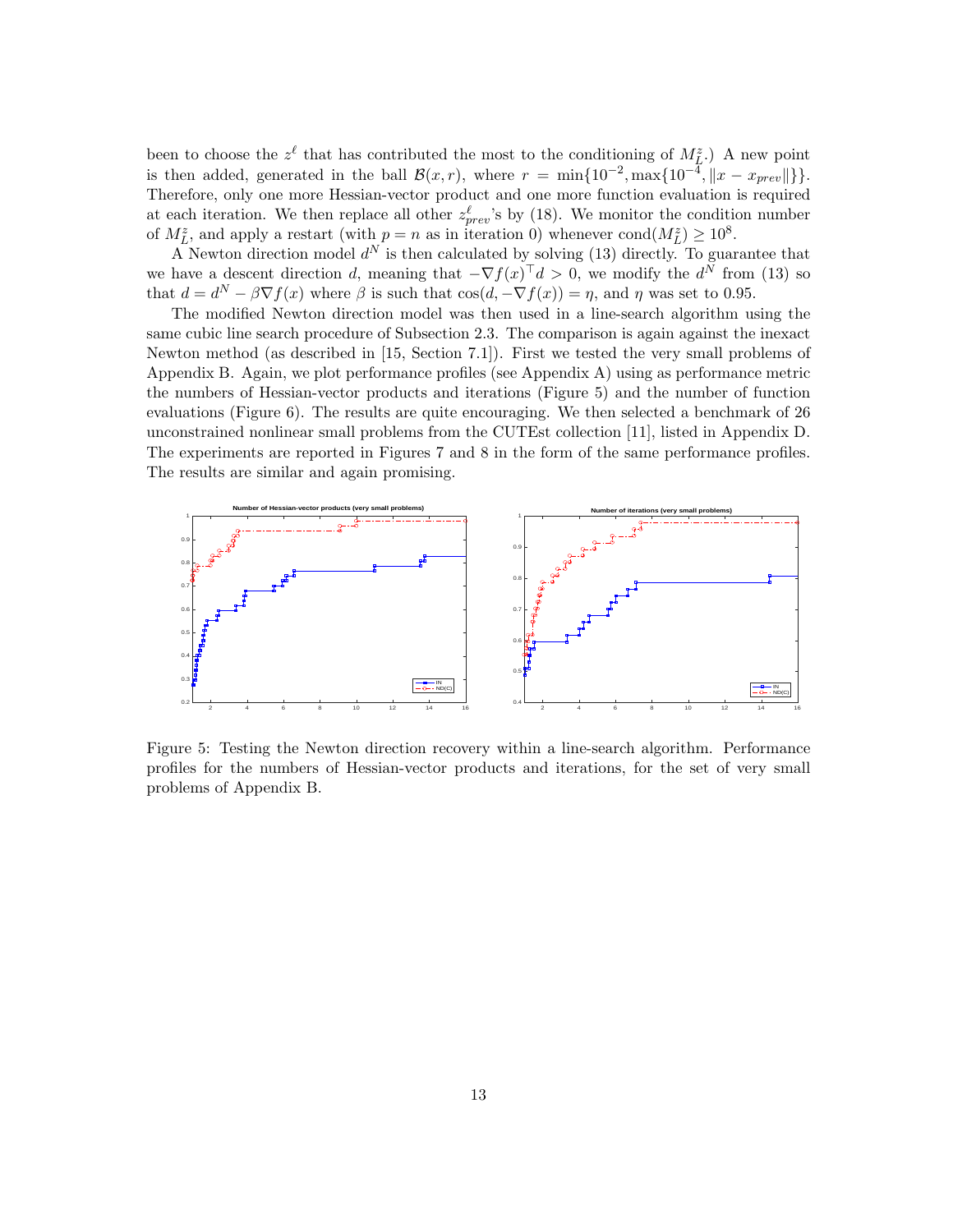

Figure 6: Testing the Newton direction recovery within a line-search algorithm. Performance profiles for the numbers of function evaluations for the set of very small problems of Appendix B.



Figure 7: Testing the Newton direction recovery within a line-search algorithm. Performance profiles for the numbers of Hessian-vector products and iterations, for the set of small problems of Appendix D.



Figure 8: Testing the Newton direction recovery within a line-search algorithm. Performance profiles for the numbers of function evaluations for the set of small problems of Appendix D.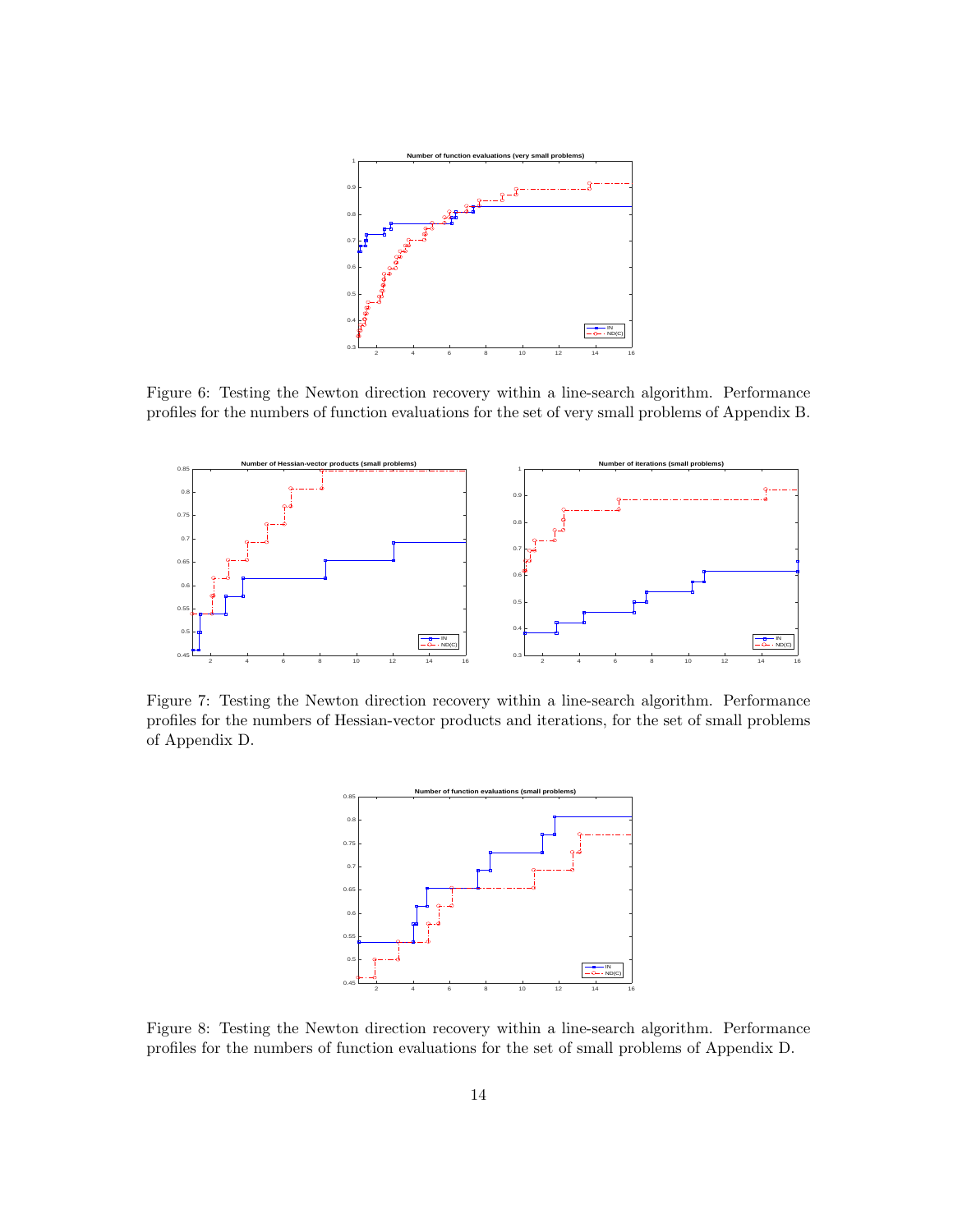### 4 Final remarks

In this paper we showed how to use interpolation techniques from Derivative-Free Optimization to model Hessian-vector products. We aimed at presenting new, refreshing ideas, laying down the theoretical groundwork for future more elaborated algorithmic developments. Two approaches were presented and analyzed. In the first one, one aims at recovering a model the Hessian matrix, possibly sparse if the true Hessian sparsity pattern is known. A drawback of this approach is that at most one Hessian-vector product can be used in the recovery. The second approach aims at directly recovering the Newton direction itself, and it may incorporate several Hessian-vector products at the same time. However, a dense system of linear equations needs to be solved.

It is left for future work the development of competitive versions of these two approaches for medium/large scale problems. In the particular case of the second approach based on the calculation of a Newton direction model, one can consider solving the linear system (13) using an iterative solver. In such a case, one can easily envision a parallel procedure for the storage of the matrix  $M^z_L$  (storing row-wise the vectors  $z^{\ell}$ 's) and the calculation of the products  $M^z_L$  times a vector required when applying an iterative solver.

A third recovery approach can also be derived, where the Newton direction and the inverse of the Hessian are recovered at once (possibly never storing the whole inverse, rather forming its product times the gradient). This approach has performed the worse, and we have decided to leave the details for a future PhD thesis of the first author.

## A Performance profiles

Performance profiles [7] are used to compare the performance of several solvers on a set of problems. Let S be a set of solvers and P a set of problems. Let  $t_{p,s}$  be the performance metric of the solver  $s \in \mathcal{S}$  on the problem  $p \in \mathcal{P}$ . Then the performance profile of solver  $s \in \mathcal{S}$  is defined as the fraction of problems where the performance ratio is at most  $\tau$ ,

$$
\rho_s(\tau) = \frac{1}{|\mathcal{P}|} \left| \left\{ p \in \mathcal{P} : \frac{t_{p,s}}{\min\left\{ t_{p,s'} : s' \in S \right\}} \leq \tau \right\} \right|,
$$

where  $|\mathcal{P}|$  denotes the cardinality of  $\mathcal{P}$ . The value of  $\rho_s(1)$  expresses the percentage of problems on which solver s performed the best. The values of  $\rho_s(\tau)$  for large  $\tau$  indicate the percentage of problems successfully solved by solver s. Hence,  $\rho_s(1)$  and  $\rho_s(\tau)$  for large  $\tau$  are, respectively, measures of the efficiency and robustness of a given solver s. Solvers with profiles above others are naturally preferred.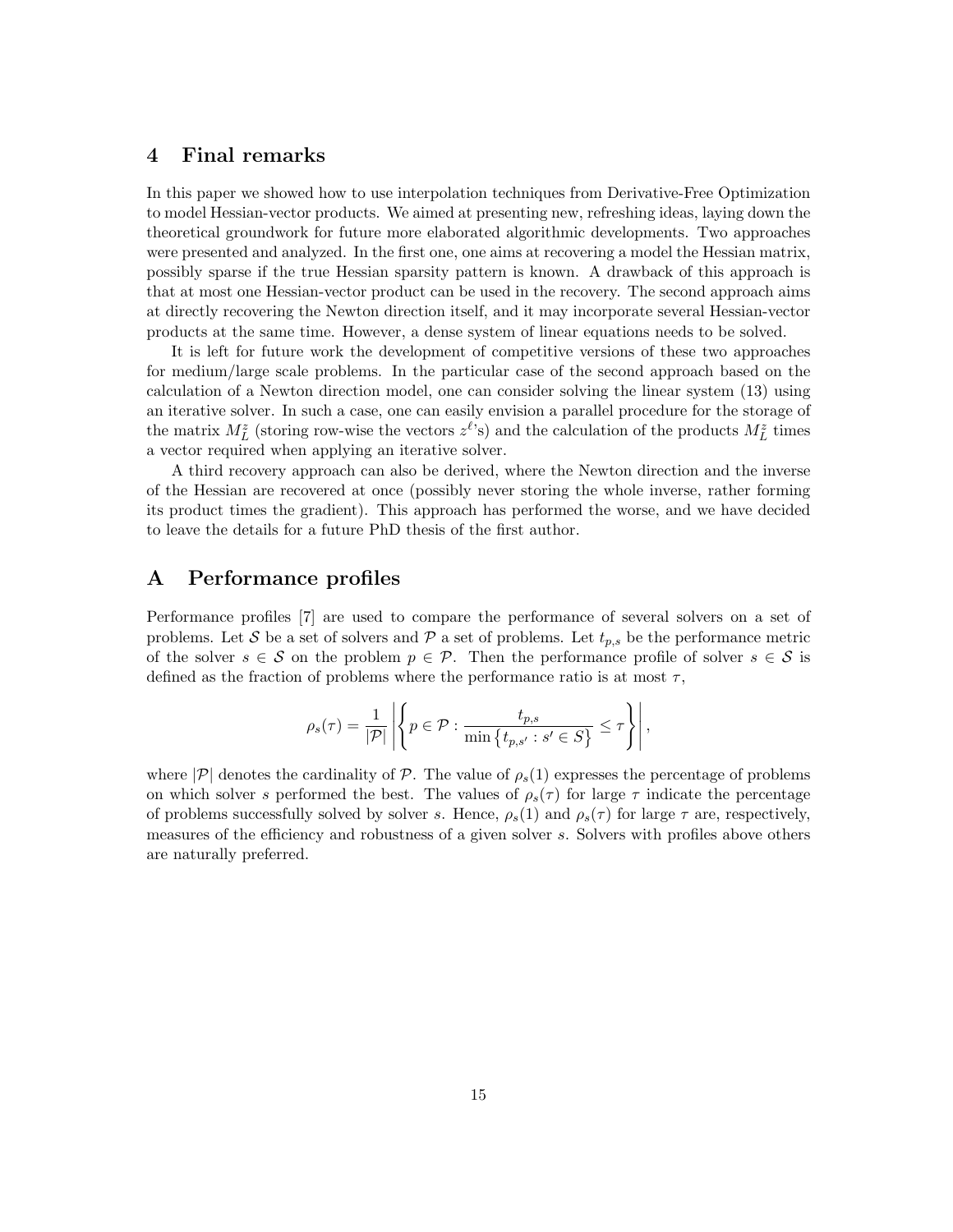## B Very small test problems

| Name            | Dimension      | Name                | Dimension      | Name            | Dimension      |
|-----------------|----------------|---------------------|----------------|-----------------|----------------|
| ALLINITU        | $\overline{4}$ | ARGLINA             | 10             | ARWHEAD         | 10             |
| <b>BEALE</b>    | 2              | BIGGS6              | 6              | BOX3            | 3              |
| <b>BROWNAL</b>  | 10             | <b>BRYBND</b>       | 10             | <b>CHNROSNB</b> | 10             |
| <b>COSINE</b>   | 10             | CUBE                | $\overline{2}$ | DIXMA ANA       | 15             |
| DIXMAANB        | 15             | <b>DIXMAAND</b>     | 15             | DIXMAANE        | 15             |
| <b>DIXMAANF</b> | 15             | DIXMAANG            | 15             | DIXMAANH        | 15             |
| DIXMAANI        | 15             | DIXMAANJ            | 15             | DIXMAANK        | 15             |
| <b>DIXMAANL</b> | 15             | DIXON3DQ            | 10             | DQDRTIC         | 10             |
| EDENSCH10       | 10             | ENGVAL <sub>2</sub> | 3              | <b>EXPFIT</b>   | $\overline{2}$ |
| <b>FMINSURF</b> | 15             | <b>GROWTHLS</b>     | 3              | HAIRY           | $\mathfrak{D}$ |
| <b>HATFLDD</b>  | 3              | <b>HATFLDE</b>      | 3              | <b>HEART8LS</b> | 8              |
| <b>HELIX</b>    | 3              | <b>HILBERTA</b>     | 10             | <b>HILBERTB</b> | 10             |
| <b>HIMMELBG</b> | $\overline{2}$ | HUMPS               | $\overline{2}$ | <b>KOWOSB</b>   | 4              |
| <b>MANCINO</b>  | 30             | <b>MSQRTALS</b>     | 4              | <b>MSQRTBLS</b> | 9              |
| <b>POWER</b>    | 10             | SINEVAL             | 2              | <b>SNAIL</b>    | 2              |
| SPARSINE        | 10             | SPMSRTLS            | 28             | TRIDIA          | 10             |

Table 1: List of 48 very small CUTEst test problems.

## C Small sparse test problems

Table 2: List of 12 sparse small CUTEst test problems.

| Name           | Dimension | Name            | Dimension | Name          | Dimension  |
|----------------|-----------|-----------------|-----------|---------------|------------|
| <b>BDORTIC</b> | 10        | BROYDN7D        | 50        | COSINE        | <b>200</b> |
| <b>DORTIC</b>  | 10        | <b>EDENSCH</b>  | 200       | ENGVAL1       | <b>200</b> |
| LIARWHD        | 100       | <b>NONSCOMP</b> | 50        | <b>PENTDI</b> | 100        |
| SROSENBR.      | 50        | <b>TOINTGSS</b> | 50        | TRIDIA        | <b>200</b> |

## D Small test problems

| Table 3: List of 26 small CUTEst test problems. |  |
|-------------------------------------------------|--|
|-------------------------------------------------|--|

| Name             | Dimension  | Name            | Dimension  | Name            | Dimension |
|------------------|------------|-----------------|------------|-----------------|-----------|
| BOX.             | <b>200</b> | <b>BOXPOWER</b> | <b>200</b> | <b>BRYBND</b>   | 100       |
| <b>CHNROSNB</b>  | 50         | DIXON3DQ        | <b>200</b> | <b>DQDRTIC</b>  | 100       |
| <b>EDENSCH</b>   | 200        | ENGVAL1         | 200        | <b>EXTROSNB</b> | 100       |
| <b>GENHUMPS</b>  | 100        | <b>HILBERTA</b> | <b>200</b> | <b>HILBERTB</b> | 200       |
| <b>INTEQNELS</b> | 100        | <b>LIARWHD</b>  | <b>200</b> | <b>MOREBV</b>   | 200       |
| <b>PENTDI</b>    | 100        | PENALTY1        | 100        | <b>POWELLSG</b> | 36        |
| <b>SPARSINE</b>  | 100        | <b>SROSENBR</b> | 50         | <b>SROSENBR</b> | 100       |
| TESTQUAD         | 100        | <b>TOINTGSS</b> | 50         | TQUARTIC        | 100       |
| <b>TRIDIA</b>    | <b>200</b> | VAREIGVL        | 100        |                 |           |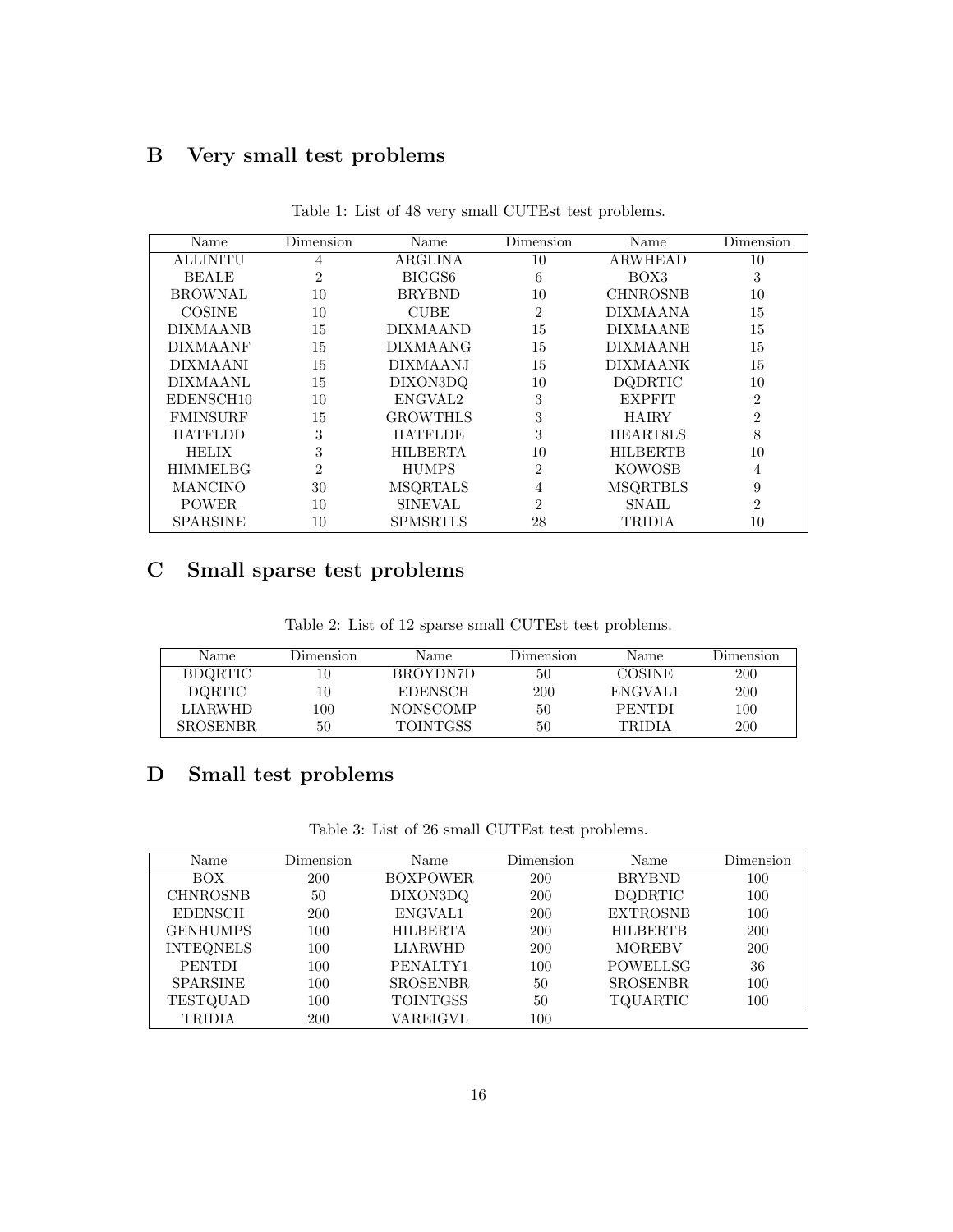## References

- [1] A. S. Bandeira, K. Scheinberg, and L. N. Vicente. Computation of sparse low degree interpolating polynomials and their application to derivative-free optimization. Math. Program., 134:223–257, 2012.
- [2] C. Cartis, N. I. M. Gould, J. Tanner, and Ph. L. Toint. Personal communication, June, 2018.
- [3] A. R. Conn, K. Scheinberg, and L. N. Vicente. Geometry of interpolation sets in derivative free optimization. Math. Program., 111:141–172, 2008.
- [4] A. R. Conn, K. Scheinberg, and L. N. Vicente. Introduction to Derivative-Free Optimization. MPS-SIAM Series on Optimization. SIAM, Philadelphia, 2009.
- [5] A. R. Curtis, M. J. D. Powell, and J. K. Reid. On the estimation of sparse Jacobian matrices. J. Inst. Math. Appl, 13:117–119, 1974.
- [6] R. S. Dembo, S. C. Eisenstat, and T. Steihaug. Inexact Newton methods. SIAM J. Numer. Anal., 19:400–408, 1982.
- [7] E. D. Dolan and J. J. Moré. Benchmarking optimization software with performance profiles. Math. Program., 91:201–213, 2002.
- [8] S. C. Eisenstat and H. F. Walker. Globally convergent inexact Newton methods. SIAM J. Optim., 4:393–422, 1994.
- [9] R. Fletcher, A. Grothey, and S. Leyffer. Computing sparse Hessian and Jacobian approximations with optimal hereditary properties. In L. T. Biegler, T. F. Coleman, A. R. Conn, and F. N. Santosa, editors, Large-Scale Optimization with Applications, volume 93 of The IMA Volumes in Mathematics and its Applications, pages 37–52. Springer, New York, 1997.
- [10] N. I. M. Gould, S. Lucidi, M Roma, and Ph. L. Toint. Solving the trust-region subproblem using the Lanczos method. SIAM J. Optim., 9:504–525, 1999.
- [11] N. I. M. Gould, D. Orban, and Ph. L. Toint. Cutest: a constrained and unconstrained testing environment with safe threads for mathematical optimization. Comput. Optim. Appl., 60:545–557, 2015.
- [12] S. Gratton, C. W. Royer, and L. N. Vicente. A decoupled first/second-order steps technique for nonconvex nonlinear unconstrained optimization with improved complexity bounds. Math. Program., 2019 (to appear).
- [13] L. Grippo, F. Lampariello, and S. Lucidi. A nonmonotone line search technique for Newton's method. SIAM J. Numer. Anal., 34:707–716, 1986.
- [14] S. G. Nash. Newton-type minimization via the Lanczos method. SIAM J. Numer. Anal., 21:770–788, 1984.
- [15] J. Nocedal and S. J. Wright. Numerical Optimization. Springer-Verlag, Berlin, second edition, 2006.